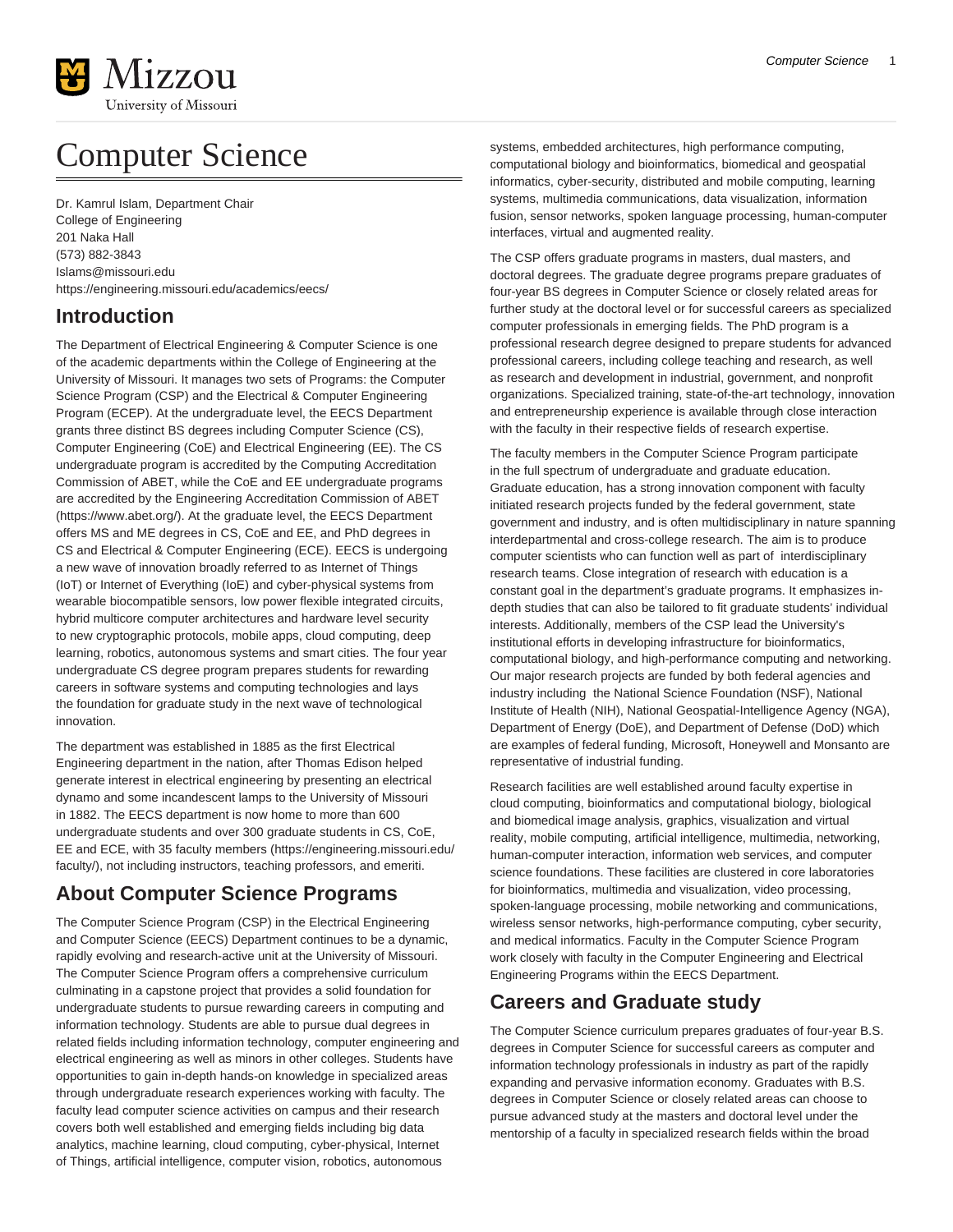

discipline of computing with engaging opportunities in multidisciplinary collaborative research across departments and colleges.

The M.S. and Ph.D. programs are a professional research degree designed to prepare students for advanced professional careers, including college teaching and research, as well as research and development in industrial, government, and nonprofit organizations. Specialized training is available through close interaction with faculty mentors in their active research fields. For highly motivated undergraduate students a fast-track five year program of study leading to the BS plus MS degrees in Computer Science is available. Teaching assistantships with the EECS Department and research assistantships with faculty are available to fund graduate study especially at the PhD level.

With foundations in undergraduate courses covering algorithms, compilers, software engineering, web technologies, database, networking, operating systems, programming languages, artificial intelligence and computational complexity, the graduate programs are integrated over many application areas and multidisciplinary fields such as:

- cyber-security
- social multimedia and databases
- big data analytics
- web services and content delivery networks
- wearable and embedded devices, architectures and systems
- smartphone applications
- video games, film and entertainment
- mobile and sensor networks
- personalized learning systems
- high performance computing and networking
- information search, discovery and retrieval systems
- smart communities and smart grid energy systems
- robotics and industrial automation systems
- bioinformatics and computational biology
- biomedical image analysis
- medical informatics and healthcare
- human and animal medicine
- space, defense and security imaging systems
- precision agriculture and food security
- management information systems and business analytics
- journalism and the media of the future

### **Research**

This CSP is the hub of computer science research activities on campus that involve theoretical, experimental, computational and applied research areas in:

- cloud computing and high performance computing
- big data science and machine learning
- bioinformatics and computational biology
- bioimaging and phenomics
- graphics, visualization, virtual and augmented reality
- computer vision and image processing
- geospatial information mining and retrieval
- biomedical image analysis
- satellite and aerial imaging
- information fusion & filtering
- cyber-security and cryptography
- cyber-physical and IoT
- multimedia communications and databases
- ambient intelligence and sensor networks
- mobile, distributed and pervasive computing
- spoken language processing
- gesture and human-computer interfaces, etc.

Additionally, members of the CSP lead the University's institutional efforts in developing infrastructure for cloud computing, bioinformatics, computational biology, visualization and high-performance computing and networking.

### **Faculty**

**Professor** J. Cheng\*\*, C. Davis\*\*, J. Gahl\*\*, S. Gangopadhyay\*\*,S. Goggins\*\*, G. Guidoboni\*\*, D. Ho\*\*, K. Islam\*\*, N. Islam\*\*, S. Kovaleski\*\*, J. Kwon\*\*, S. Nair\*\*, K. Palaniappan\*\*, Y. Shang\*\*, C. R. Shyu\*\*, M. Skubic\*\*, D. Xu\*\*, Y. Zhao\*\*

**Associate Professor** M. Almasri\*\*, D. Anderson\*\*, P. Calyam\*\*, R. Chadha\*\*, G. DeSouza\*\*, Y. Duan\*\*, T. Engel\*\*, W. Jiang\*\*, M. Jurczyk\*\*, T. Kazic\*\*, J. Legarsky\*\*, D. Lin\*\*, P. Rao, J. Uhlmann\*\*, X. Wan, D. Xu\*\*, Y. Zhao\*\*

**Assistant Professor** G. Bana\*, K. Anuarul Hoque\*\*, G. Scott\*, P. Valettas\*

**Assistant Research Professor** H. Aliakbarpour\*, A. Buck, F. Bunyak\*\* **Associate Teaching Professor** D. Musser\*, F. Wang\*

**Associate Professor of Practice** C. Gubera, J. Fischer, B. Maurer **Assistant Professor of Practice** K. Culmer, J. Ries

**Professor Emeritus** M. Devaney, J. Keller\*\*, R. McLaren\*\*, R. O'Connell\*\*, M. Prelas\*\*, G. K. Springer\*\*, H. Tyrer\*, X. Zhuang\*\* **Adjunct** Y. Adu-Gyamfi, I. Akturk\*\*, M. Becchi, B. Harrison\*\*, H. He\*\*, T. Hossain, B. Huhman, F. Esposito, K. Gangopadhyay, W. Harrison\*\*, T. Joshi\*\*, J. Lin\*, M. Maschmann\*, A. Mosa, W. Zeng\*\*, Y. S. Zeng

- Graduate Faculty Member membership is required to teach graduate-level courses, chair master's thesis committees, and serve on doctoral examination and dissertation committees.
- Doctoral Faculty Member membership is required to chair doctoral examination or dissertation committees. Graduate faculty membership is a prerequisite for Doctoral faculty membership.

### **Undergraduate**

- [BS in Computer Science](http://catalog.missouri.edu/collegeofengineering/computerscience/bs-computer-science/) [\(http://catalog.missouri.edu/](http://catalog.missouri.edu/collegeofengineering/computerscience/bs-computer-science/) [collegeofengineering/computerscience/bs-computer-science/](http://catalog.missouri.edu/collegeofengineering/computerscience/bs-computer-science/))
- [Minor in Computer Science](http://catalog.missouri.edu/collegeofengineering/computerscience/minor-computer-science/) [\(http://catalog.missouri.edu/](http://catalog.missouri.edu/collegeofengineering/computerscience/minor-computer-science/) [collegeofengineering/computerscience/minor-computer-science/\)](http://catalog.missouri.edu/collegeofengineering/computerscience/minor-computer-science/)

### **Advising Contact**

Ashley Herndon W1025 Lafferre Hall (573) 882-7437 [herndona@missouri.edu](mailto:herndona@missouri.edu)

#### **Scholarship Information Contact**

Dr. Rohit Chadha 111 Naka Hall (573) 882-4899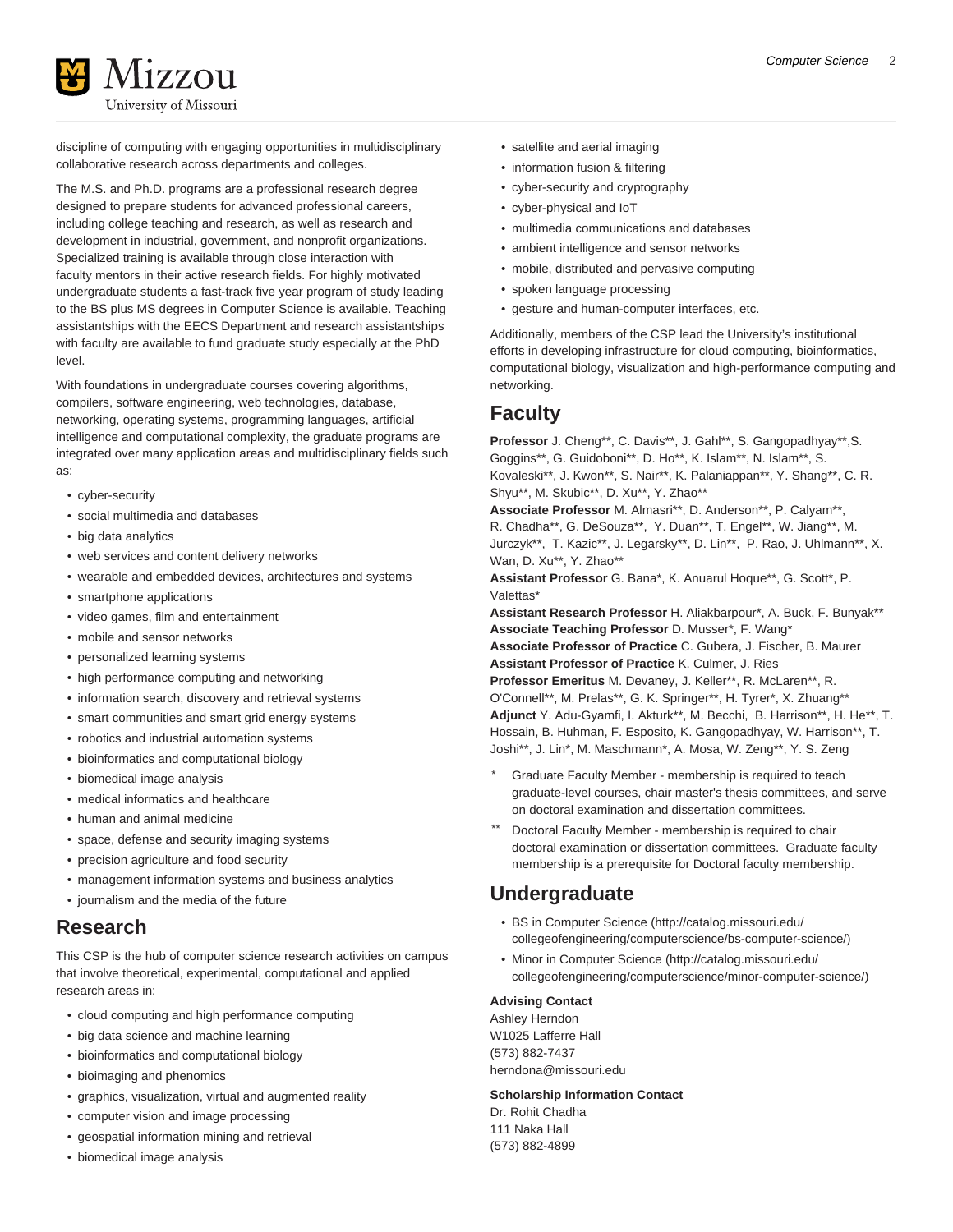#### [chadhar@missouri.edu](mailto:chadhar@missouri.edu)

The Computer Science Program (CSP) in the Electrical Engineering and Computer Science (EECS) Department offers a broad curriculum that spans the theory, design and applications of computing. The Bachelor of Science degree in Computer Science includes a strong component of mathematics and sciences along with more theoretical courses in computer science. A Computer Science minor is available.

### **Graduate**

- [MS in Computer Science](http://catalog.missouri.edu/collegeofengineering/computerscience/ms-computer-science/) [\(http://catalog.missouri.edu/](http://catalog.missouri.edu/collegeofengineering/computerscience/ms-computer-science/) [collegeofengineering/computerscience/ms-computer-science/](http://catalog.missouri.edu/collegeofengineering/computerscience/ms-computer-science/))
- [PhD in Computer Science](http://catalog.missouri.edu/collegeofengineering/computerscience/phd-computer-science/) ([http://catalog.missouri.edu/](http://catalog.missouri.edu/collegeofengineering/computerscience/phd-computer-science/) [collegeofengineering/computerscience/phd-computer-science/](http://catalog.missouri.edu/collegeofengineering/computerscience/phd-computer-science/))

Graduate Admissions Advisor JoAnna Chandler Electrical Engineering and Computer Science 573-882-0692 [chandlerjo@missouri.edu](mailto:chandlerjo@missouri.edu)

The EECS graduate programs lead to the degrees of Master of Science in Computer Science (MS CS), Computer Engineering (MS CE) and Electrical Engineering (MS EE), Master of Engineering (ME), and Doctor of Philosophy in Computer Science (PhD CS) and Doctor of Philosophy in Electrical and Computer Engineering (PhD ECE). The EECS graduate degree programs prepare prior recipients of four-year BS degrees in Computer Science, Computer Engineering, Electrical Engineering or closely related areas for further study at the doctoral level or for successful careers as specialized computer professionals. The Ph.D. program is a research degree designed to prepare students for various advanced professional careers, including college teaching and research, as well as research and development in leading industrial and government R&D facilities.

The ME degree is designed for entering master students interested in a terminal master's degree, who have a demonstrated need for a professional, non-research degree in engineering, and have an academic interest in the department.

### **Application Procedures for CS MS and PhD Programs**

In order to be considered for admission in a particular semester we must receive all required paperwork by these deadlines:

**Fall admission:** Applications and all paperwork must be received by March 1st. NOTE: If applying for financial assistance in the department, applications and all paperwork must be received by January 15th. **Spring admission:** Applications and all paperwork must be received by October 1st.

Application for admission involves submitting a formal application through the online application system. An application must be accompanied by an application fee. In addition, the applicant must have the following original paperwork sent directly from the originating institutions to the Graduate School:

- Official transcripts from ALL institutions attended
- Official GRE score report from Educational Testing Service in New Jersey (and TOEFL or IELTS scores for international applicants)

The following supplemental materials must be uploaded in the online application:

- Your résumé
- A personal goal statement indicating why you feel prepared to pursue the degree program and why you want to pursue this degree
- Three letters of recommendation from professors who know your abilities that must address your ability and readiness to pursue a graduate program in computer science (submitted by your references directly to your online application)
- Copies (unofficial) of all transcripts
- Copies of GRE results (and TOEFL or IELTS, if applicable).

Note: Copies of the required documents (transcripts, GRE scores, etc.) cannot be accepted in lieu of the official reports from the originating institutions. Copies of these records should be submitted for evaluation, but any decision on admission is non-binding until the official records have been received.

**Current/Former MU students:** All current and former MU students must meet the same requirements as external students and file one of the following forms (in lieu of an MU Application Form):

- Current Non-Degree Graduate Students: Change of Division, Degree, Program, Emphasis, or Advisor form,
- Current graduate students in another department: Change of Division, Degree, Program, Emphasis, or Advisor form (same as 1)
- Previous graduate students returning to same program: Re-Activation form.

#### **Degree Completion Requirements**

Use the links at the top of the page to direct you to details on the requirements that must be completed in order to earn the respective graduate degrees. The Master of Science degree program has both a thesis and a non-thesis option, which can be chosen by the student after consultation with their selected advisor.

### **Credit toward a Second Master's Degree**

A student who has completed one Master's degree at MU or elsewhere may present, upon the recommendation of the student's advisor and approval by the Director of Graduate Studies and the Graduate School, a maximum of six hours of credit earned in the previous program toward a second Master's degree.

### **Internal Funding**

### **Teaching Assistantships**

Teaching assistantships are normally awarded to qualified graduate students with appropriate communication skills who assist faculty members in various phases of instruction. International students may not be appointed to teaching assistantships in their first semester on campus. International students must pass a language screening test at a proper level to be eligible for the TA positions available.

### **Research Assistantships**

Research assistantships are granted to students qualified for working with professors on particular research projects. The research assistants are selected by faculty members who have research funds to support graduate students. Therefore, students should contact the faculty members directly for the RA possibility.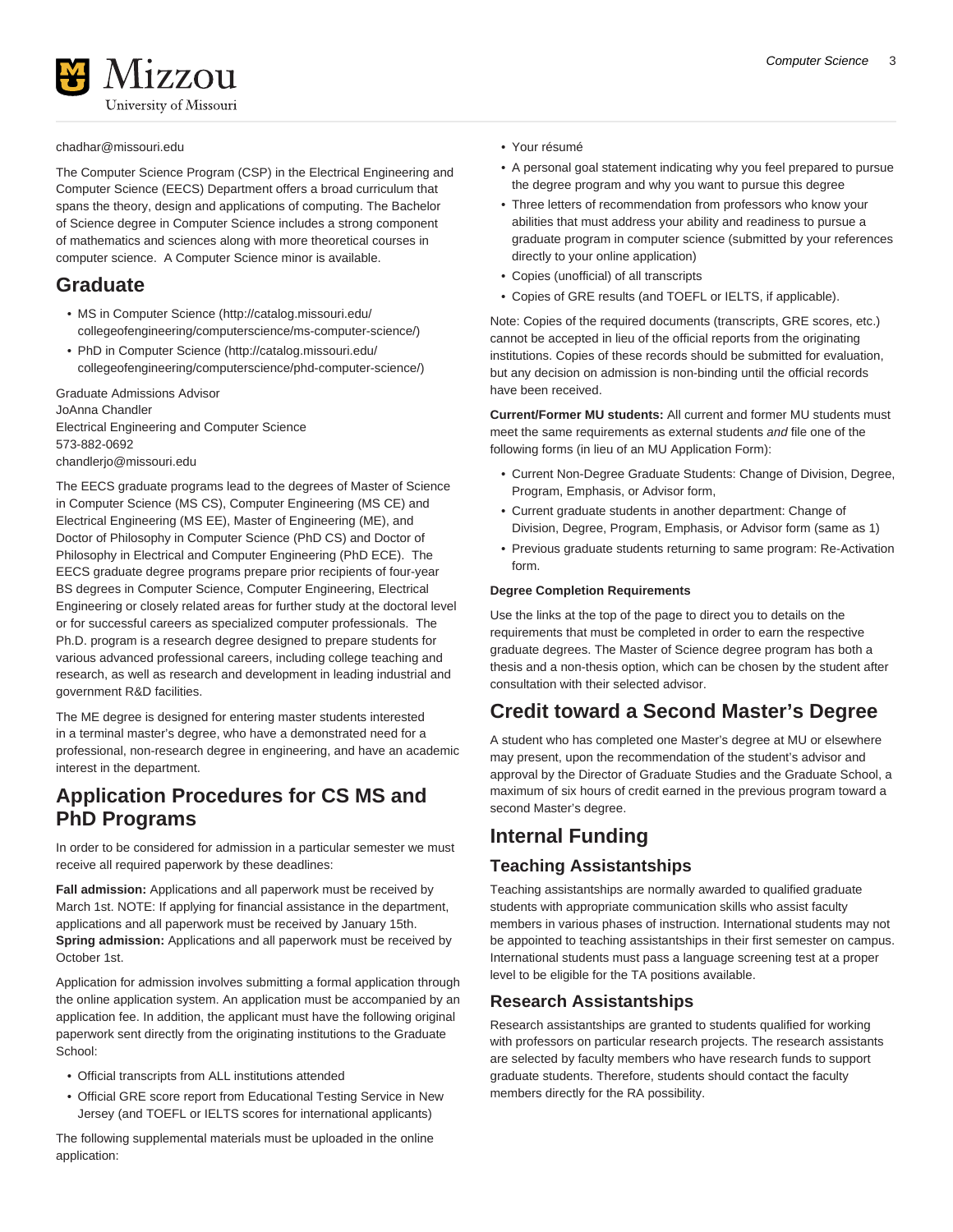

### **Fellowships**

The department faculty actively pursue funding for selected research fellowships. Available fellowship opportunities can be found by contacting the EECS Graduate Office.

#### **CMP\_SC 1000: Introduction to Computer Science**

This course introduces the Computer Science field, including the history of computers, career opportunities, and ethical/social issues. There will be lectures given by MU Computer Science faculty to discuss exciting fields as well as career advisement given by Computer Science industry representatives. Prerequisites: Restricted to freshman/sophomore students who are BS Computer Science, BS Information Technology and Undeclared Engineering or Pre-Engineering may enroll in the class without permission

**Credit Hour**: 1

#### **CMP\_SC 1001: Topics in Computer Science**

Topic and credit may vary from semester to semester. May be repeated upon consent of department.

**Credit Hour**: 1-99

#### **CMP\_SC 1050: Algorithm Design and Programming I**

This course provides experience in developing algorithms, designing, implementing programs. Topics include syntax/semantics, flow control, loops, recursion, I/O, arrays, strings and pointers.

#### **Credit Hours**: 4

**Prerequisites:** C- or higher in MATH 1100 or MATH 1160 or MATH 1500 or sufficient ALEKS score or MyMathTest College Algebra score of 60% or higher

#### **CMP\_SC 1050H: Algorithm Design and Programming I - Honors**

This course provides experience in developing algorithms, designing, implementing programs. Topics include syntax/semantics, flow control, loops, recursion, I/O, arrays, strings and pointers.

#### **Credit Hours**: 4

**Prerequisites:** Honor eligibility required. C- or higher in MATH 1100 or MATH 1160 or MATH 1500 or sufficient ALEKS score or MyMathTest College Algebra score of 60% or higher

#### **CMP\_SC 1300: Computing with Data in Python**

Introduction to computer programming for non-CS majors. The syntax and semantics of the python program language is taught. Students learn decision and repetition flow control for programming. Data files access using a variety of software libraries is covered for numerous file formats, such as test files, CSV, Excel files and more. Data structure such as lists, dictionaries, and data frames are covered, as well as programming patterns for data structure loading, manipulation, iteration and processing. Coursework is completed using Python programming language. Graded on A-F basis only.

#### **Credit Hours**: 3

**Prerequisites:** C- or higher in MATH 1100 or MATH 1160 or MATH 1500

#### **CMP\_SC 2001: Topics in Computer Science**

Topic and credit may vary from semester to semester. May be repeated upon consent of department.

**Prerequisites:** departmental consent

#### **CMP\_SC 2010: Intellectual Property for Engineers**

The objective of the course is to enable students to understand and develop informed opinions about issues relating to IP and its increasing influence on the control and use of information in society. A secondary objective is to provide a practical understanding of how to establish copyright, trademark, and/or patent protection for IP. Particular emphasis will be given to the complexities associated with IP in the fields of information technology and computer science.

#### **Credit Hours**: 3

**Recommended:** Any 1000 level Engineering course or instructor permission

#### **CMP\_SC 2017: World of Neuroscience**

(same as ECE 2017, PSYCH 2017, BIO\_SC 2017, BIOL\_EN 2017, BME 2017). This in-class course will introduce undergraduates to the growing area of neuroscience from the perspectives of three disciplines: engineering, biology and psychology. Topics in the course will span multiple levels of neuroscience including genomic, genetic, molecular, cellular, systems, behavioral and clinical levels. Due to the interdisciplinary nature of the neuroscience, the classes will cover diverse topics. The topics will range from overviews of the key neurobiology areas, to lab sessions involving how to analyze your own brain signals (EEG), and to visits to brain imaging center and EEG lab. The overall goal is to provide a broad exposure to the fascinating world of interdisciplinary neuroscience. Graded on A-F basis only.

**Credit Hour**: 1

#### **CMP\_SC 2050: Algorithm Design and Programming II**

A study of fundamental techniques and algorithms for representing and manipulating data structures. Topics include data abstraction, recursion, stacks, queues, linked lists, trees, efficient methods of sorting and searching, and Big-O analysis.

#### **Credit Hours**: 4

**Prerequisites:** C or higher in CMP\_SC 1050. May be restricted to Engineering majors only

#### **CMP\_SC 2085: Problems in Computer Science**

Independent investigation or project in Computer Science. May be repeated to up 6 hours.

**Credit Hour**: 1-6 **Prerequisites:** C or higher in CMP\_SC 1050

#### **CMP\_SC 2111: Production Languages**

The study of the syntax, semantics, and applications of one programming language suitable for large scale scientific or commercial projects, such as FORTRAN, COBOL, PL/1, C, or ADA. May be taken more than once for credit.

#### **Credit Hour**: 1-3

**Prerequisites:** C- or higher in CMP\_SC 2050 or INFOTC 2040

#### **CMP\_SC 2270: Introduction to Logic Systems**

(same as ECE 2210). Basic tools, methods and procedures to design combinational and sequential digital circuits and systems, including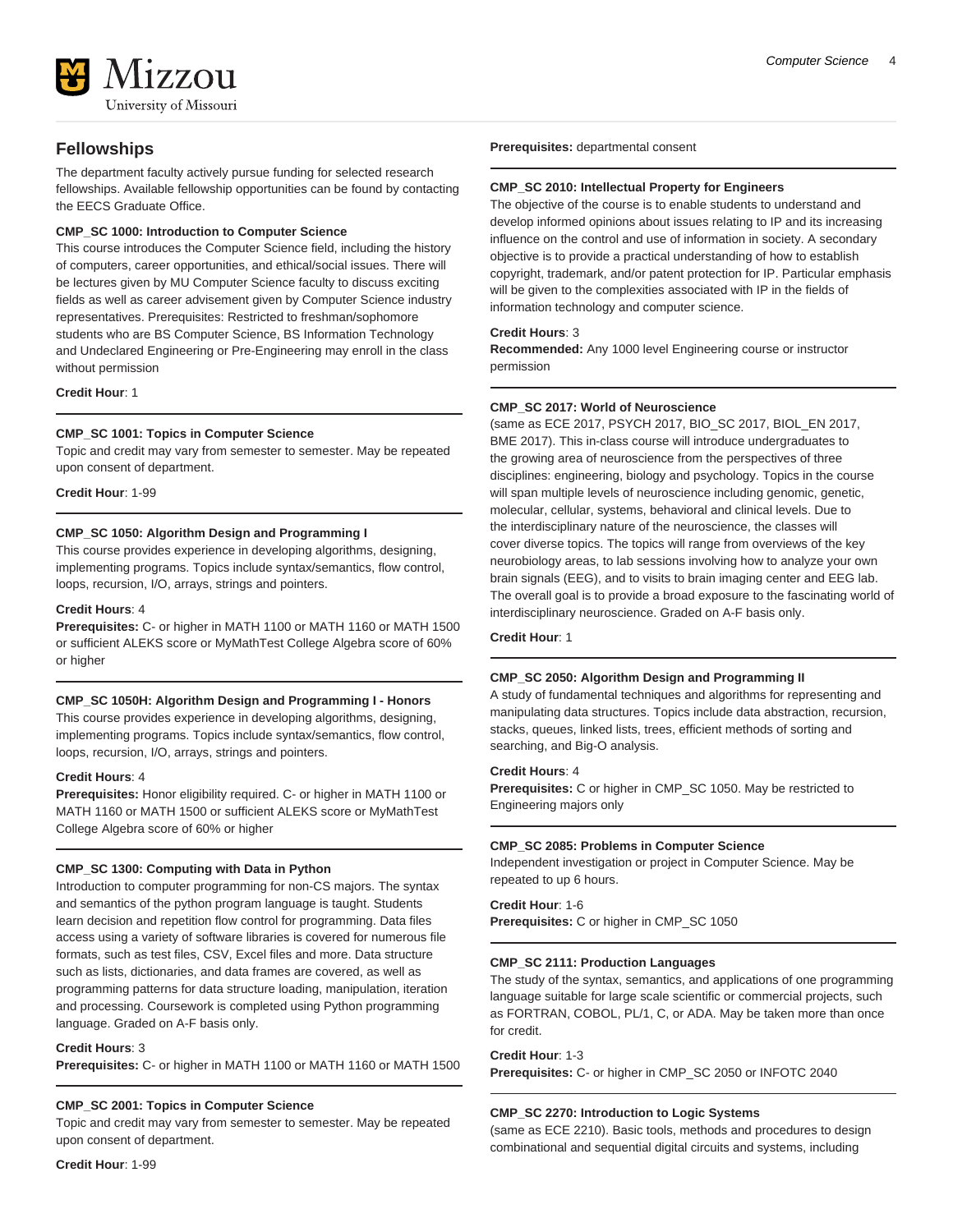

number systems, boolean algebra, logic minimization, circuit design, memory elements, and finite state machine design.

#### **Credit Hours**: 3

**Prerequisites:** C or higher in CMP\_SC 1050 or INFOTC 1040

#### **CMP\_SC 2300: Introduction to Computational Data Visualization**

This course is an introduction to data visualization using computational paradigms. The basic concepts of data visualization are introduced, including use of color, size, shape, and spatial organization to convey characteristics of data collections. Students learn to visualize univariate and multivariate data, customize style and formatting, and add plot enrichments to enhance visual information. Specialty visualization, such as timeseries, statistics, geospatial data, and interactive plots are also covered. Coursework is completed using the Python programming language. Graded on A-F basis only.

#### **Credit Hours**: 3

**Prerequisites:** CMP\_SC 1050 or CMP\_SC 1300 or INFOTC 1040

#### **CMP\_SC 2830: Web Application Development I**

(same as INFOTC 2830). This course focuses on the development of web pages and web applications using Full Stack Development with the following strategies: HTML, CSS, JavaScript, jQuery, AJAX, PHP, and SQL. Topics such as cloud services, web servers, digital animations, images, audio and video, user interface design, and usability principles are also challenged.

**Credit Hours**: 3

**Prerequisites:** C- or higher in CMP\_SC 2050 or INFOTC 2040

#### **CMP\_SC 3050: Advanced Algorithm Design**

This class surveys fundamental algorithms and data structures that have wide practical applicability, including search trees and graph algorithms. Emphasis is placed on techniques for efficient implementation and good software development methodologies.

**Credit Hours**: 3 **Prerequisites:** CMP\_SC 2050 with a C or higher

#### **CMP\_SC 3280: Computer Organization and Assembly Language**

(same as ECE 3280). Introduces computer architectures, programming concepts including parameter passing, I/O, interrupt handling, DMA, memory systems, cache, and virtual memory. Graded of A-F basis only.

#### **Credit Hours**: 3

**Prerequisites:** C or higher in CMP\_SC 2270 or ECE 2210 or ECE 1210, and C or higher in CMP\_SC 2050

#### **CMP\_SC 3330: Object Oriented Programming**

(same as INFOTC 3330). This course focuses on object-oriented programming concepts such as: Abstraction, Polymorphism, Encapsulation, Inheritance, Interfaces, Abstract Classes, Files, Streams, and Object Serialization. Topics such as GUI and event-driven programming, APIs, and design patterns are also tackled.

#### **Credit Hours**: 3

**Prerequisites:** CMP\_SC 2050 or INFOTC 2040 with a C or higher grade

### **CMP\_SC 3380: Database Applications and Information Systems**

Covers fundamental topics of database management systems (DBMS) and database-enabled applications. Topics include a brief history of secondary storage and databases, data modeling, introductory SQL, an overview of current database trends, and current popular database systems. Graded on A-F basis only.

#### **Credit Hours**: 3

**Prerequisites:** C or higher in CMP\_SC 2050 or INFOTC 2040

#### **CMP\_SC 3530: UNIX Operating System**

(same as INFOTC 3530).This course is an introduction to UNIX and UNIX-like operating systems and interfaces, to include the file system, command shells, text editors, pipes and filters, input/output system, shell scripting and Regular Expressions. The course will also incorporate an aspect of programming in a UNIX environment, cloud computing, containers and an introduction to System Administration. Graded on A-F basis only.

#### **Credit Hours**: 3

**Prerequisites:** C- or higher in CMP\_SC 1050 or INFOTC 1040

#### **CMP\_SC 3940: Internship in Computer Science**

Computer-related experience in business or industry jointly supervised by faculty and computer professionals. Students should apply one semester in advance for consent of the supervising professor. Graded on a S/U basis only.

**Credit Hour**: 1-3 **Prerequisites:** CMP\_SC 2050

#### **CMP\_SC 4001: Topics in Computer Science**

Topic and credit may vary from semester to semester. May be repeated upon consent of department.

**Credit Hour**: 1-99

### **CMP\_SC 4050: Design and Analysis of Algorithms I**

(cross-leveled with CMP\_SC 7050). This course reviews and extends earlier work with linked structures, sorting and searching algorithms, and recursion. Graph algorithms, string matching, combinatorial search, geometrical algorithms and related topics are also studied.

#### **Credit Hours**: 3

**Prerequisites:** C or higher in CMP\_SC 3050 and MATH 2320

#### **CMP\_SC 4060: String Algorithms**

(cross-leveled with CMP\_SC 7060). This course provides an introduction to algorithms that efficiently compute patterns in strings. Topics covered include basic properties of strings, data structures for processing strings, string decomposition, exact and approximate string matching algorithms.

#### **Credit Hours**: 3

**Prerequisites:** C- or higher in CMP\_SC 4050

#### **CMP\_SC 4070: Numerical Methods for Science and Engineering**

(same as ECE 4070; cross-leveled with CMP\_SC 7070, ECE 7070). This course introduces the basic numerical methods that are widely used by computer scientists and engineers. Students will learn how to use the MATLAB platform to find the computational solution of various problems arising in many real world applications. By completing this course,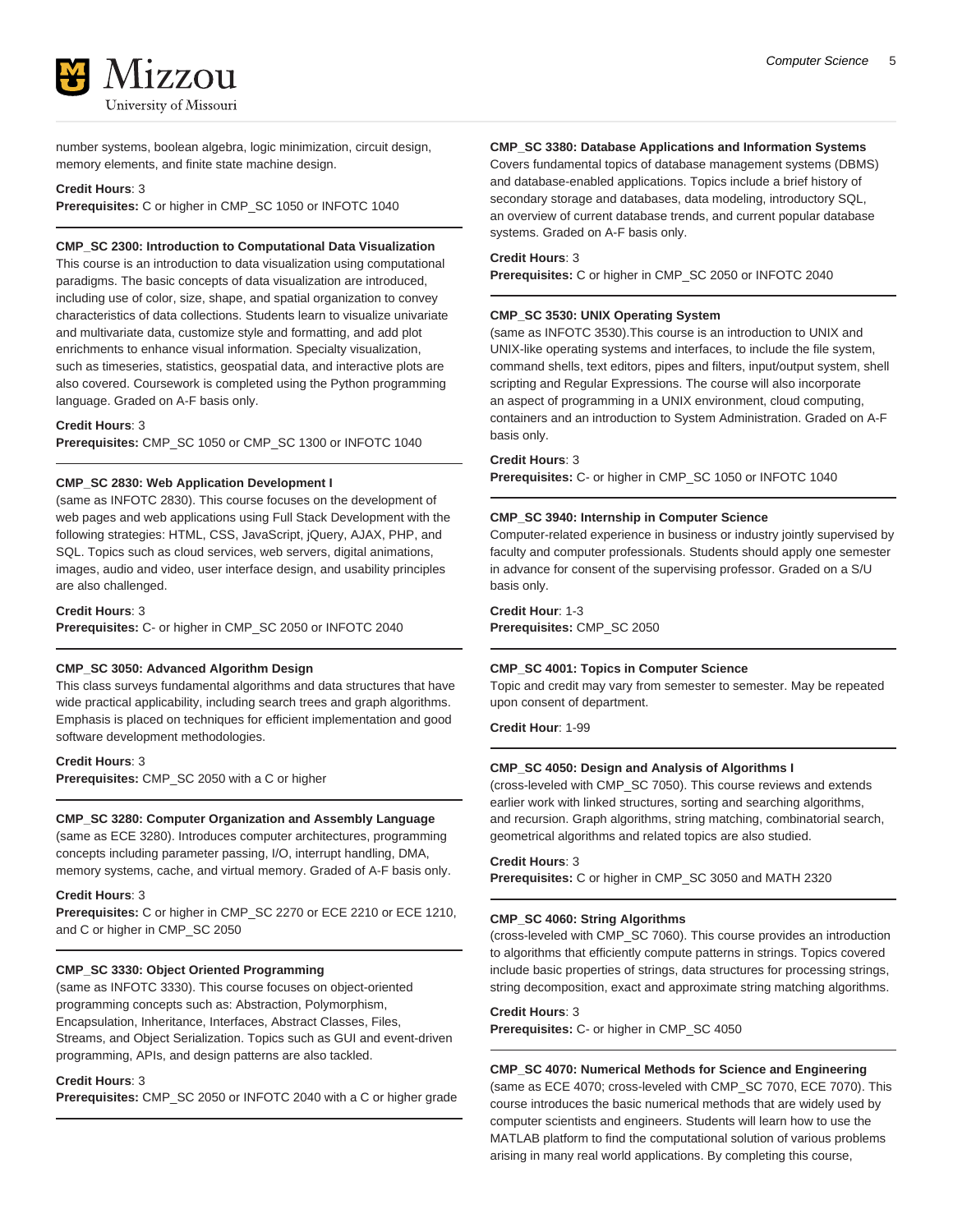

students will be able to master algorithms, compare their performances and critically assess which ones are viable options for the particular problem at hand. Graded on A-F basis only.

#### **Credit Hours**: 3

**Prerequisites:** C- or higher in CMP\_SC 2050 and junior standing or instructor's consent

**Recommended:** Students are expected to have basic knowledge in discrete math and algorithms

#### **CMP\_SC 4080: Parallel Programming for High Performance Computing**

(same as ECE 4080; cross-leveled with CMP\_SC 7080, ECE 7080) This course will provide in-depth treatment of the evolution high performance computing architectures and parallel programming techniques for those architectures. We will cover topics such as: multi-process and multithreaded programming; multi-node system architectures (clusters, grids, and clouds) and distributed programming; and general purpose GPU programming. To reinforce lecture topics, programming projects will be completed using multi-process and multi-threaded techniques for modern multicore, multiprocessor workstations; parallel and distributed programming techniques for modern multi-node systems; and general purpose GPU programming. Parallel algorithms will be investigated, selected, and then developed for various scientific data processing problems. Programming projects will be completed using C and C++ APIs and language extensions, e.g. threads (pthreads, Boost/C++), TBB, CILK, OpenMP, OpenMPI, CUDA and OpenCL.

**Credit Hours**: 3

**Prerequisites:** C- or higher in CMP\_SC 3280 or ECE 3210 and C- or higher in CMP\_SC 3050 or ECE 3220

#### **CMP\_SC 4085: Problems in Computer Science**

Independent investigation or project in Computer Science. May be repeated to up 6 hours.

**Credit Hour**: 1-6 **Prerequisites:** senior standing in Computer Science

#### **CMP\_SC 4270: Computer Architecture**

(same as ECE 4270; cross-leveled with CMP\_SC 7270, ECE 7270). Advanced computer architectures and programming; memory, memory management and cache organizations, parallel processing, graphical processor units for general programming.

#### **Credit Hours**: 4

**Prerequisites:** C or higher in CMP\_SC 2050 and CMP\_SC 3280 or ECE 3280

#### **CMP\_SC 4280: Network Systems Architecture**

(same as ECE 4280; cross-leveled with CMP\_SC 7280, ECE 7280). The course covers network systems (interconnects and switch fabrics, network considerations) and relevant networking applications at the network, transport and application layer.

#### **Credit Hours**: 4

**Prerequisites:** C- or higher in CMP\_SC 2050 or ECE 3220 and C- or higher in CMP\_SC 3280 or ECE 3210

#### **CMP\_SC 4320: Software Engineering I**

(cross-leveled with CMP\_SC 7320). Overview of software life cycle, including topics in systems analysis and requirements specification, design, implementation testing and maintenance. Uses modeling techniques, project management, peer review, quality assurance, and system acquisition.

#### **Credit Hours**: 3 **Prerequisites:** C or higher in CMP\_SC 3380

#### **CMP\_SC 4320W: Software Engineering I - Writing Intensive**

(cross-leveled with CMP\_SC 7320). Overview of software life cycle, including topics in systems analysis and requirements specification, design, implementation testing and maintenance. Uses modeling techniques, project management, peer review, quality assurance, and system acquisition.

#### **Credit Hours**: 3

**Prerequisites:** C or higher in CMP\_SC 3380

#### **CMP\_SC 4330: Object Oriented Design I**

(cross-leveled with CMP\_SC 7330). Building on a prior knowledge of program design and data structures, this course covers object-oriented design, including classes, objects, inheritance, polymorphism, and information hiding. Students will apply techniques using a modern objectoriented implementation language.

#### **Credit Hours**: 3

**Prerequisites:** C- or higher in CMP\_SC 3330

#### **CMP\_SC 4350: Big Data Analytics**

(cross-leveled with CMP\_SC 7350). Big Data Analytics represents a new era of computing, where data in any format maybe processed and exploited to extract insights for industries and organizations to make informed decisions, whether that data is in-place, in-motion or at-rest, in large volume, structured or unstructured. More and more companies are embracing open source Big Data technologies, such as Hadoop and extending it into an enterprise ready Big Data Platform. This course will cover advanced analytics technologies and techniques that enable industries to extract insights from data with sophistication, speed and accuracy. You will learn practical industry best practices to bridge the gap between classroom learning and real world; and have access to cloud services for labs/projects.

#### **Credit Hours**: 3

**Prerequisites:** C- or higher in CMP\_SC 3330 and CMP\_SC 3380

#### **CMP\_SC 4380: Database Management Systems I**

(cross-leveled with CMP\_SC 7380). Fundamental concepts of current database systems with emphasis on the relational model. Topics include entity-relationship model, relational algebra, query by example, indexing, query optimization, normal forms, crash recovery, web-based database access, and case studies. Project work involves a modern DBMS, such as Oracle, using SQL.

#### **Credit Hours**: 3

**Prerequisites:** C- or higher in CMP\_SC 3380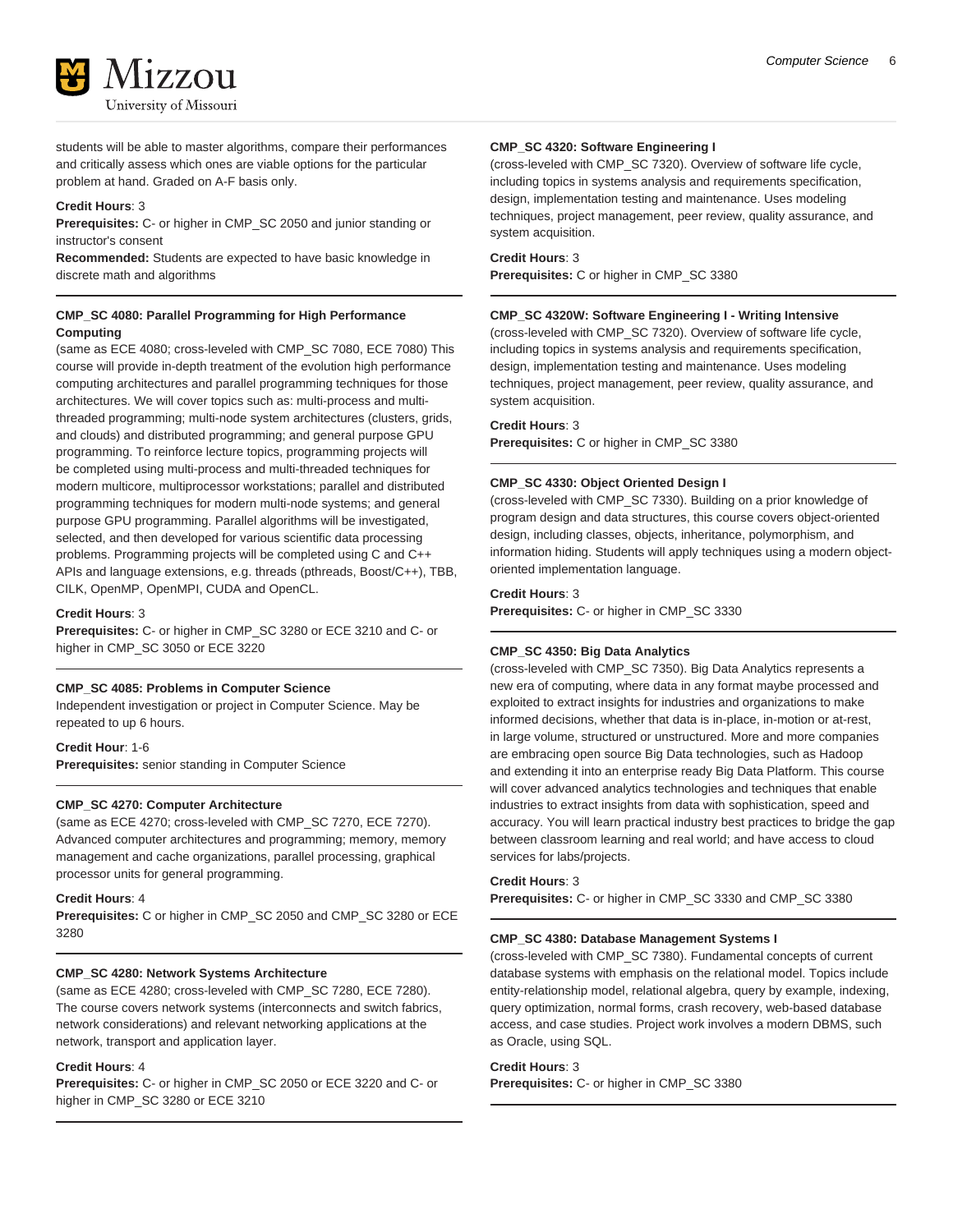

#### **CMP\_SC 4405: iOS App Development I**

(same as INFOTC 4405). This is a first in a series of courses on developing iOS applications using Xcode, and the Swift programming language on the macOS platform.

#### **Credit Hours**: 3

**Prerequisites:** INFOTC 1040 or CMP\_SC 1050 with C- or higher, or consent of instructor

**Recommended:** Prior experience programming in any programming language. The student should understand basic language concepts such as variables, data structures, control structures, and functions

#### **CMP\_SC 4410: Theory of Computation I**

(cross-leveled with CMP\_SC 7410). An introductory study of computation and formal languages by means of automata and related grammars. The theory and applications of finite automata, regular expressions, context free grammars, pushdown automata and Turing machines are examined. May not be counted toward Computer Science MS/PHD.

#### **Credit Hours**: 3

**Prerequisites:** C- or higher in MATH 2320

#### **CMP\_SC 4420: Software Security**

(cross-leveled with CMP\_SC 7420). This course would introduce students to fundamental principles of applied computer security who will learn to identify, detect, and defend against common security vulnerabilities. The goals of this course are: (1) to provide students with a solid background with basic software security concepts, (2) impart knowledge of common soft- ware security vulnerabilities and (3) foster understanding of secure design of software. Graded on A-F basis only.

#### **Credit Hours**: 3

**Prerequisites:** CMP\_SC 3050 and MATH 2320

#### **CMP\_SC 4430: Compilers I**

(cross-leveled with CMP\_SC 7430). Introduction to the translation of programming languages by means of interpreters and compilers. Lexical analysis, syntax specification, parsing, error-recovery, syntaxdirected translation, semantic analysis, symbol tables for block structured languages, and run-time storage organization. May not be counted toward Computer Science MS/PHD.

#### **Credit Hours**: 3

**Prerequisites:** C- or higher in MATH 2320, CMP\_SC 3280 and CMP\_SC 4450

#### **CMP\_SC 4440: Malware Analysis and Defense**

(cross-leveled with CMP\_SC 7440). Malicious software or "malware" is a security threat. This course teaches students to understand the nature and types of viruses and how they are threats; teaches techniques used to prevent, detect, repair and defend against viruses and worms; teaches program binary examination tools to detect malicious code; and teaches ethical issues surrounding computer security violations.

**Credit Hours**: 3

**Prerequisites:** C- or higher in CMP\_SC 3280 or ECE 3210

#### **CMP\_SC 4450: Principles of Programming Languages**

(cross-leveled with CMP\_SC 7450). An introduction to the structure, design and implementation of programming languages. Topics include syntax, semantics, data types, control structures, parameter passing,

run-time structures, and functional and logic programming. May not be counted toward Computer Science MS/PHD.

#### **Credit Hours**: 3

**Prerequisites:** C- or higher in CMP\_SC 2050

#### **CMP\_SC 4460: Introduction to Cryptography**

(cross-leveled with CMP\_SC 7460). Cryptography is an important technique used to achieve security goals in an untrusted and possibly adversarial environment. The goals of this course are: (1) to provide students with a solid background with basic cryptographic techniques and their applications, (2) to impart knowledge of standard cryptographic algorithms and (3) to foster understanding of the correct use of cryptographic techniques.

#### **Credit Hours**: 3

**Prerequisites:** C- or higher in CMP\_SC 3050 and MATH 2320

#### **CMP\_SC 4520: Operating Systems I**

(cross-leveled with CMP\_SC 7520). Basic concepts, theories and implementation of modern operating systems including process and memory management, synchronization, CPU and disk scheduling, file systems, I/O systems, security and protection, and distributed operating systems.

#### **Credit Hours**: 3

**Prerequisites:** C or higher in CMP\_SC 3050, CMP\_SC 3280 and MATH 1700

#### **CMP\_SC 4530: Cloud Computing**

(cross-leveled with CMP\_SC 7530). This course covers principles that integrate computing theories and information technologies with the design, programming and application of distributed systems. The course topics will familiarize students with distributed system models and enabling technologies; virtual machines and virtualization of clusters, networks and data centers; cloud platform architecture with security over virtualized data centers; service- oriented architectures for distributed computing; and cloud programming and software environments. Additionally, students will learn how to conduct some parallel and distributed programming and performance evaluation experiments on applications within available cloud platforms. Finally we will survey research literature and latest technology trends that are shaping the future of high performance, distributed and cloud computing.

#### **Credit Hours**: 3

**Prerequisites:** C- or higher in CMP\_SC 3330 or instructor's consent

#### **CMP\_SC 4540: Neural Models and Machine Learning**

(same as ECE 4540, BME 4540, BIOL\_EN 4540; cross-leveled with CMP\_SC 7540, ECE 7540, BIOL\_EN 7540). The projects-based course has three inter-linked components: (I) math models of neurons and neural networks, (II) machine learning in neuroscience, after a brief introduction to python and (III) software automation and cyberinfrastructure to support neuroscience. Extensive projects focusing on software automation and machine learning components, with brief in-class presentations. Graded on A-F basis only.

#### **Credit Hours**: 3

**Prerequisites:** MATH 1500 or consent of instructor

**Recommended:** Introductory software programming, and introductory cell biology or consent of instructor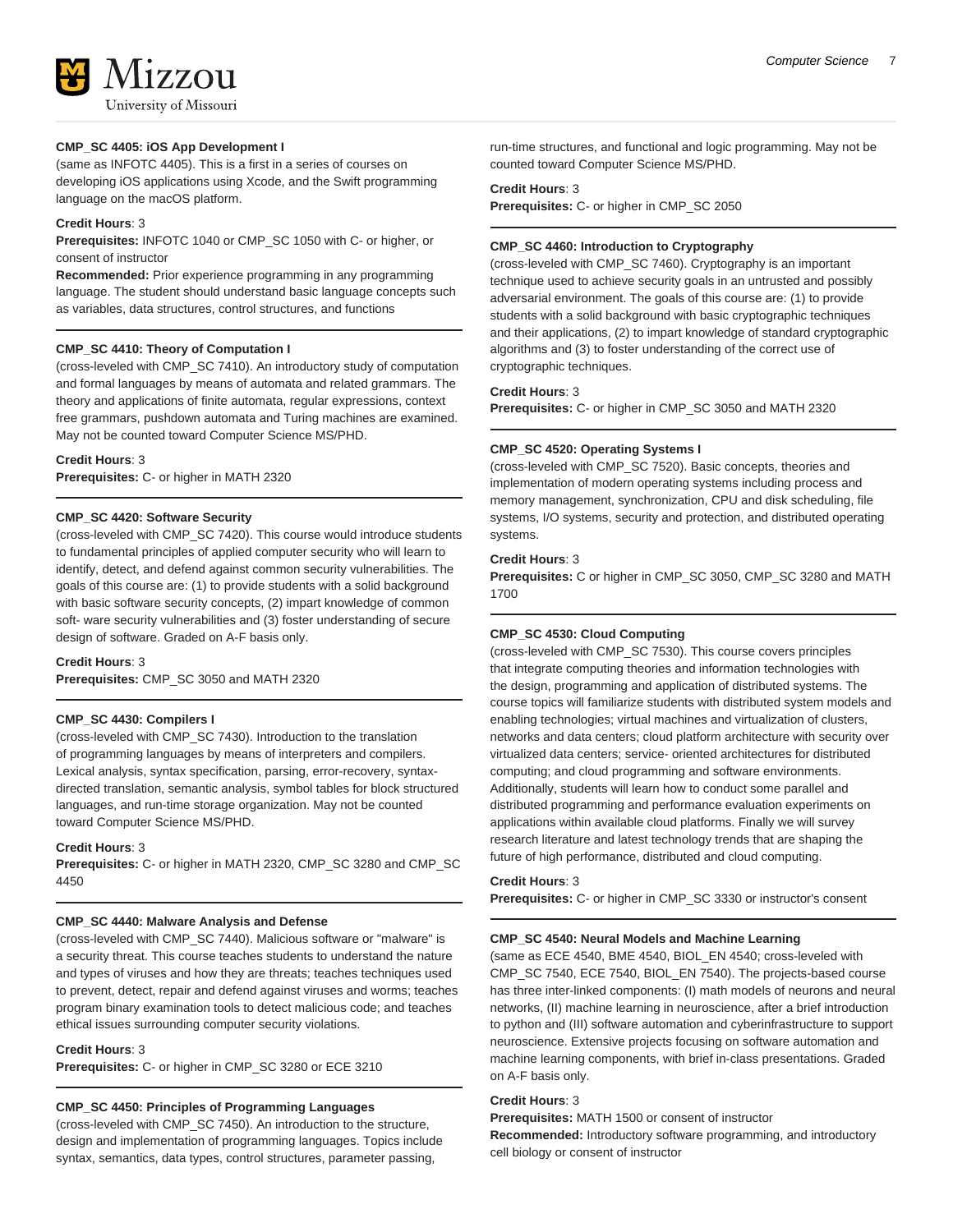

#### **CMP\_SC 4550: Cyber Defense**

(cross-leveled with CMP\_SC 7550). Familiarize students with intrusion detection systems; application and network attacks; security architectures; design principles; compliance standards; risk assessment and management; policy management; authentication and access control; and moving target defense. The course also will provide handson skills to apply cyber defense at the application and network levels. Course students will conduct experiments on the "Mizzou Cyber Range" relating to attack detection, resource adaptation as well as human/ behavioral aspects. Finally, students will collaboratively survey research literature, real-world case studies and latest trends in data science, artificial intelligence, and human-centered design that are shaping nextgeneration cyber defense services in enterprise systems and critical infrastructures. Graded on A-F basis only.

**Credit Hours**: 3 **Prerequisites:** CMP\_SC 3330

#### **CMP\_SC 4590: Computational Neuroscience**

(same as BIO\_SC 4590, BIOL\_EN 4590, ECE 4590, BME 4590; crossleveled with BIO\_SC 7590, ECE 7590, BIOL\_EN 7590). Interdisciplinary course in biology and quantitative sciences with laboratory and modeling components. Explores basic computational and neurobiological concepts at the cellular and network level. Introduction to neuronal processing and experimental methods in neurobiology; modeling of neurons and neuronnetworks. Graded on A-F basis only.

**Credit Hours**: 4

**Prerequisites:** MATH 1500 or equivalent

#### **CMP\_SC 4610: Computer Graphics I**

(cross-leveled with CMP\_SC 7610).Basic concepts and techniques of interactive computer graphics including hardware, software, data structures, mathematical manipulation of graphical objects, the user interface, and fundamental implementation algorithms.

#### **Credit Hours**: 3

**Prerequisites:** C- or higher in CMP\_SC 3050 and MATH 1500 or C- or higher in CMP\_SC 3050 and MATH 1300 and MATH 1400

#### **CMP\_SC 4620: Physically Based Modeling and Animation**

(cross-leveled with CMP\_SC 7620). This course introduces students to physically based modeling and animation methodology for computer graphics and related fields such as computer vision, visualization, biomedical imaging and virtual reality. We will explore current research issues and will cover associated computational methods for simulating various visually interesting physical phenomena. This course should be appropriate for graduate students in all areas as well as advanced undergraduate students.

#### **Credit Hours**: 3

#### **Prerequisites:** C- or higher in CMP\_SC 4610

**Recommended:** Good knowledge of C or C++ programming, no physics background necessary

#### **CMP\_SC 4630: Game Development**

(same as INFOTC 4630). The course focuses on rapid game prototyping and development utilizing the Unity game engine and C#. tools. You will learn the fundamentals of game programming and also a platform which

is actually used t to make published games across multiple platforms (Mac, PC, web, iOS, Android etc). Graded on A-F basis only.

#### **Credit Hours**: 3

**Prerequisites:** INFOTC 3630 with C- or better, or INFOTC 2040 with Cor higher, or CMP\_SC 2050 with a C- or better

#### **CMP\_SC 4650: Digital Image Processing**

(same as ECE 4655; cross-leveled with CMP\_SC 7650, ECE 7655). Fundamentals of digital image processing hardware and software including digital image acquisition, image display, image enhancement, image transforms and segmentation.

#### **Credit Hours**: 3

**Prerequisites:** C- or higher in CMP\_SC 2050 and STAT 4710 or instructor's consent

#### **CMP\_SC 4670: Digital Image Compression**

(same as ECE 4675; cross-leveled with ECE 7675, CMP\_SC 7670). Covers digital image formation, information theory concepts, and fundamental lossless and lossy image compression techniques including bit plane encoding, predictive coding, transform coding, block truncation coding, vector quantization, subband coding and hierarchical coding.

#### **Credit Hours**: 3

**Prerequisites:** C- or higher in CMP\_SC 2050

#### **CMP\_SC 4720: Introduction to Machine Learning and Pattern Recognition**

(same as ECE 4720; cross-leveled with ECE 7720, CMP\_SC 7720) This course provides foundations and methods in machine learning and pattern recognition that address the problem of programming computers to optimize performance by learning from example data or expert knowledge. Graded on A-F basis only.

#### **Credit Hours**: 3

**Prerequisites:** C- or higher in CMP\_SC 2050 and STAT 4710 or instructor consent

#### **CMP\_SC 4730: Building Intelligent Robots**

(same as ECE 4340; cross-leveled with CMP\_SC 7730, ECE 7340). Covers the design and development of intelligent machines, emphasizing topics related to sensor-based control of mobile robots. Includes mechanics and motor control, sensor characterization, reactive behaviors and control architectures.

#### **Credit Hours**: 4

**Prerequisites:** junior standing

**Recommended:** programming experience in one of the following programming languages - Basic, C, C++, or Java

#### **CMP\_SC 4740: Interdisciplinary Introduction to NLP**

(same as LINGST 4740; cross-leveled with CMP\_SC 7740; LINGST 7740). The goal of this course is to enable students to develop substantive NLP applications. Focus on current structural and statistical techniques for the parsing and interpretation of texts.

#### **Credit Hours**: 3

**Prerequisites:** senior standing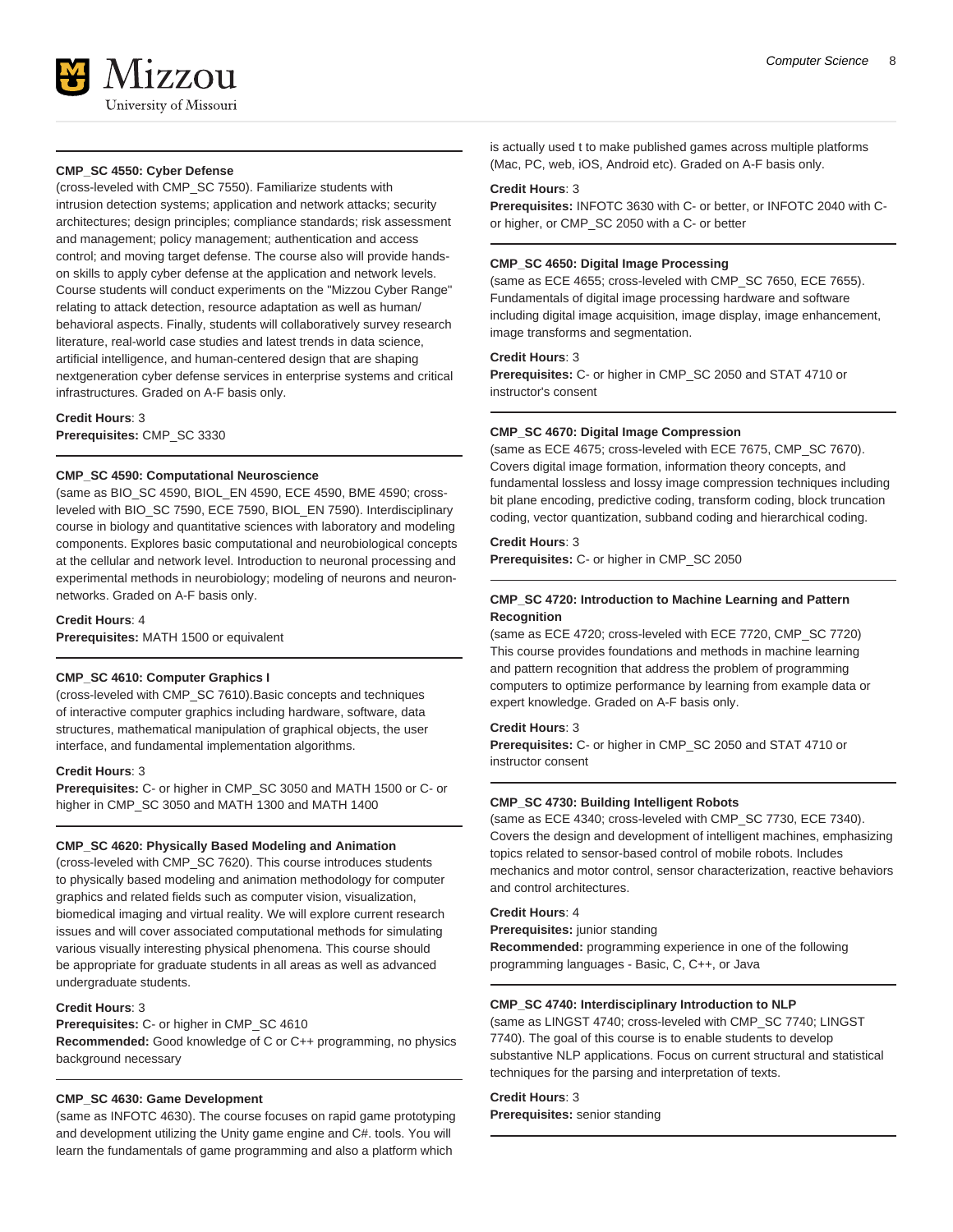

#### **CMP\_SC 4750: Artificial Intelligence I**

(cross-leveled with CMP\_SC 7750).This course is intended to be a general introduction to the field of Artificial Intelligence (AI). It will provide exposure to a range of core AI topics including intelligent agent, problem solving by search and game playing, constraint satisfaction problems, propositional and first-order logic, probability in AI, and machine learning. The topics covered in this course are closely related to the common core of Computing & Information education -- about C&I know-how and the ways of thinking and problem solving that characterize C&I community: a system view of the world, a focus on mathematical and computational representation of systems, information representation and transformation, and so forth.

#### **Credit Hours**: 3

**Prerequisites:** C- or higher in CMP\_SC 3050 and junior standing

#### **CMP\_SC 4770: Introduction to Computational Intelligence**

(same as ECE 4870; cross-leveled with CMP\_SC 7770, ECE 7870). Introduction to the concepts, models and algorithms for the development of intelligent systems from the standpoint of the computational paradigms of neural networks, fuzzy set theory and fuzzy logic, evolutionary computation and swarm optimization.

#### **Credit Hours**: 3

#### **CMP\_SC 4830: Web Application Development II**

(same as INFOTC 4830; cross-leveled with CMP\_SC 7830). This course will study science and engineering of the world-wide web, languages, protocols, services, and tools that enable the web. Topics such as virtual machines, model-view-controller, data interchange formats, data analytics, web services and APIs, templates, authentication, security, scalability, protocols, and version-control are also challenged. Emphasis will be placed on cloud services and technologies.

#### **Credit Hours**: 3

**Prerequisites:** C- or higher in CMP\_SC 2830 or INFOTC 2830

#### **CMP\_SC 4850: Computer Networks I**

(cross-leveled with CMP\_SC 7850). Introduction to concepts and terminology of data communications and computer networking. Basic protocols and standards, applications of networking, routing algorithms, congestion avoidance, long-haul and local networks.

#### **Credit Hours**: 3

**Prerequisites:** C or higher in CMP\_SC 2270 or ECE 2210 and C- or higher in MATH 2320

#### **CMP\_SC 4910: Digital Forensics**

(same as INFOTC 4910; cross-leveled with CMP\_SC 7910, INFOTC 7910). This course introduces an overview of basic Digital Forensics procedures and techniques to enable students to perform a digital investigation of physical storage media and volume analysis, including preservation, analysis and acquisition of artifacts that resides in hard disk and random access memory, for Linux and Windows systems. Work is completed in Unix/Linux environments and in Microsoft Windows environment. Students will need to setup a virtual private infrastructure to perform multiple tasks. The course emphasizes "learning by doing" and has a 90% hands-on and 10% theory. Much of this information consists of skills and abilities that employers want and expect in the real world of IT - in a small to medium size organization. Graded on A-F basis only.

#### **Credit Hours**: 3

**Prerequisites:** CMP\_SC 3530 or INFOTC 3530 with a C- or higher

#### **CMP\_SC 4970: Senior Capstone Design I**

Communication skills, and prototyping. Covers professional ethics, intellectual property/patenting, knowledge of engineering literature, safety, economic and environmental impact of technology. Essays, oral and written reports.

#### **Credit Hours**: 3

**Prerequisites:** C or higher in CMP\_SC 4320 and senior standing

#### **CMP\_SC 4970W: Senior Capstone Design I - Writing Intensive**

Communication skills, and prototyping. Covers professional ethics, intellectual property/patenting, knowledge of engineering literature, safety, economic and environmental impact of technology. Essays, oral and written reports.

#### **Credit Hours**: 3

**Prerequisites:** C or higher in CMP\_SC 4320 and senior standing

#### **CMP\_SC 4980: Senior Capstone Design II**

Course entails completion of CMP\_SC 4970 design project. Design prototyping, testing, evaluation, presentation, and preparation of documentation.

#### **Credit Hours**: 3

**Prerequisites:** C or higher in CMP\_SC 4970

## **CMP\_SC 4990: Undergraduate Research in Computer Science**

Independent investigation or project in Computer Science. May be repeated to 6 hours.

**Credit Hour**: 0-6 **Prerequisites:** senior standing in Computer Science

#### **CMP\_SC 4995: Undergraduate Research in Computer Science - Honors**

Independent investigation to be presented as an undergraduate honors thesis.

#### **Credit Hour**: 1-6

**Prerequisites:** honors student in Computer Science

#### **CMP\_SC 7001: Topics in Computer Science**

Topic and credit may vary from semester to semester. May be repeated upon consent of department.

**Credit Hour**: 1-99

#### **CMP\_SC 7010: Computational Methods in Bioinformatics**

(same as INFOINST 7010) Introduces the fundamental concepts and basic computational techniques for mainstream bioinformatics problems. Emphasis will be placed on the computational aspect of bioinformatics, including formulation of a biological problem in a computable problem, design of scoring functions and algorithms, confidence assessment of prediction results and software development.

#### **Credit Hours**: 3

**Prerequisites:** CMP\_SC 4050 and STAT 4710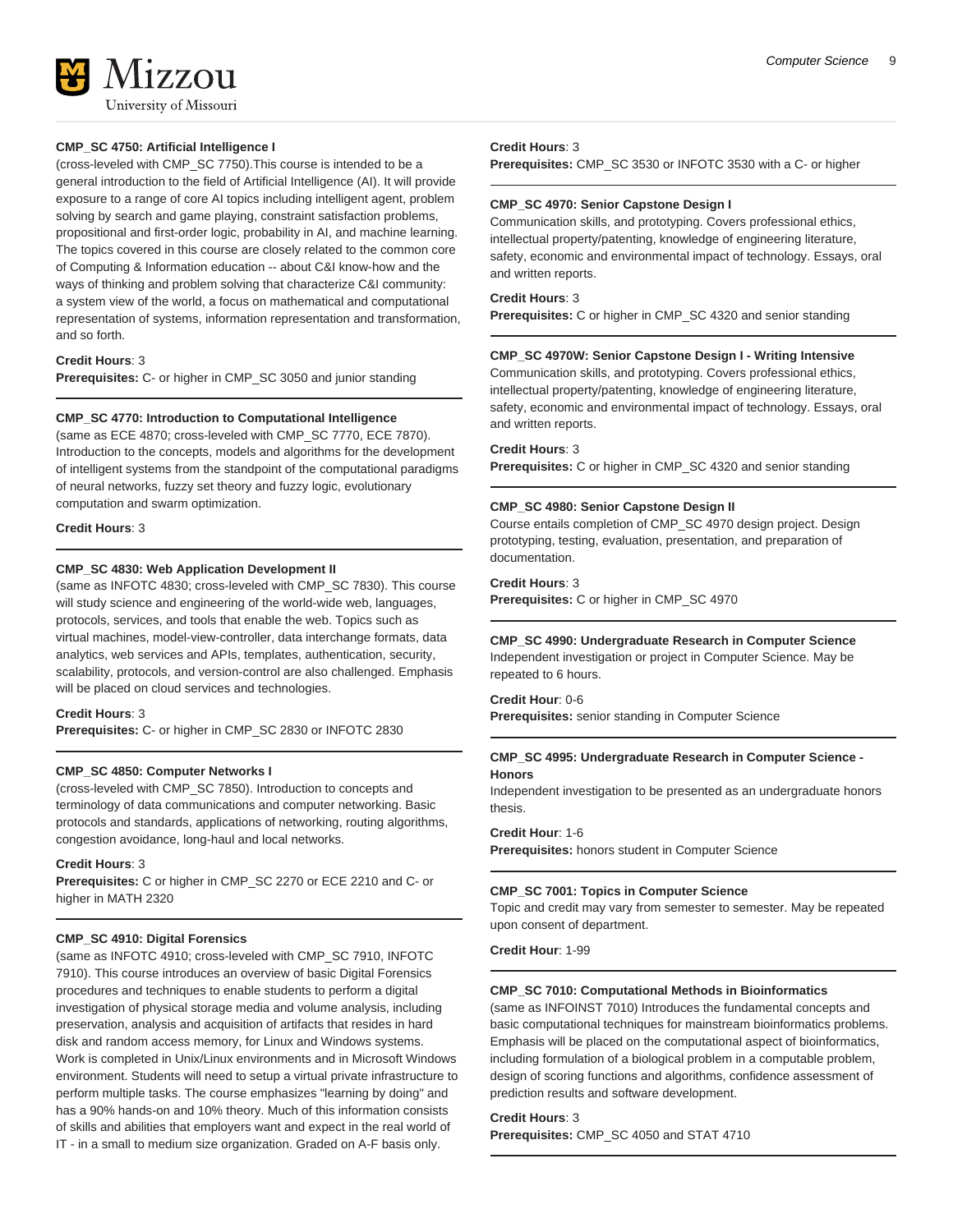#### **CMP\_SC 7050: Design and Analysis of Algorithms I**

(cross-leveled with CMP\_SC 4050). This course reviews and extends earlier work with linked structures, sorting and searching algorithms, and recursion. Graph algorithms, string matching, combinatorial search, geometrical algorithms and related topics are also studied. Cannot be counted toward CS MS/PHD.

#### **Credit Hours**: 3

**Prerequisites:** CMP\_SC 3050 and MATH 2320

#### **CMP\_SC 7060: String Algorithms**

(cross-leveled with CMP\_SC 4060). This course provides an introduction to algorithms that efficiently compute patterns in strings. Topics covered include basic properties of strings, data structures for processing strings, string decomposition, exact and approximate string matching algorithms.

#### **Credit Hours**: 3

**Prerequisites:** CMP\_SC 4050

#### **CMP\_SC 7070: Numerical Methods for Science and Engineering**

(cross-leveled with CMP\_SC 4070). This course introduces the basic numerical methods that are widely used by computer scientists and engineers. Students will learn how to use the MATLAB platform to find the computational solution of various problems arising in many real world applications. By completing this course, students will be able to master algorithms, compare their performances and critically assess which ones are viable options for the particular problem at hand. Graded on A-F basis only.

#### **Credit Hours**: 3

**Prerequisites:** C- or higher in CMP\_SC 2050 or instructor's consent **Recommended:** Students are expected to have basic knowledge in discrete math and algorithms

#### **CMP\_SC 7080: Parallel Programming for High Performance Computing**

(same as ECE 7080; cross-leveled with CMP\_SC 4080, ECE 4080). This course will provide in-depth treatment of the evolution high performance computing architectures and parallel programming techniques for those architectures. We will cover topics such as: multi-process and multithreaded programming; multi-node system architectures (clusters, grids, and clouds) and distributed programming; and general purpose GPU programming. To reinforce lecture topics, programming projects will be completed using multi-process and multi-threaded techniques for modern multicore, multiprocessor workstations; parallel and distributed programming techniques for modern multi-node systems; and general purpose GPU programming. Parallel algorithms will be investigated, selected, and then developed for various scientific data processing problems. Programming projects will be completed using C and C++ APIs and language extensions, e.g. threads (pthreads, Boost/C++), TBB, CILK, OpenMP, OpenMPI, CUDA and OpenCL.

#### **Credit Hours**: 3

**Prerequisites:** CMP\_SC 3280 or ECE 3210 and CMP\_SC 3050 or ECE 3220

#### **CMP\_SC 7270: Computer Architecture**

(same as ECE 7270; cross-leveled with CMP\_SC 4270, ECE 4270). Advanced computer architectures and programming; memory, memory management and cache organizations, parallel processing, graphical processor units for general programming.

#### **Credit Hours**: 4

**Prerequisites:** C or higher in CMP\_SC 2050 and CMP\_SC 3280 or ECE 3280

#### **CMP\_SC 7320: Software Engineering I**

(cross-leveled with CMP\_SC 4320). Overview of software life cycle, including topics in systems analysis and requirements specification, design, implementation testing and maintenance. Uses modeling techniques, project management, peer review, quality assurance, and system acquisition. May not be counted toward CS MS/PHD.

#### **Credit Hours**: 3

**Prerequisites:** CMP\_SC 3380

#### **CMP\_SC 7330: Object Oriented Design I**

(cross-leveled with CMP\_SC 4330). Building on a prior knowledge of program design and data structures, this course covers object-oriented design, including classes, objects, inheritance, polymorphism, and information hiding. Students will apply techniques using a modern objectoriented implementation language.

### **Credit Hours**: 3

**Prerequisites:** CMP\_SC 3330

#### **CMP\_SC 7350: Big Data Analytics**

(cross-leveled with CMP\_SC 4350). Big Data Analytics represents a new era of computing, where data in any format maybe processed and exploited to extract insights for industries and organizations to make informed decisions, whether that data is in-place, in-motion or at-rest, in large volume, structured or unstructured. More and more companies are embracing open source Big Data technologies, such as Hadoop and extending it into an enterprise ready Big Data Platform. This course will cover advanced analytics technologies and techniques that enable industries to extract insights from data with sophistication, speed and accuracy. You will learn practical industry best practices to bridge the gap between classroom learning and real world; and have access to cloud services for labs/projects.

#### **Credit Hours**: 3

**Prerequisites:** CMP\_SC 3330 and CMP\_SC 3380

#### **CMP\_SC 7380: Database Management Systems I**

(cross-leveled with CMP\_SC 4380). Fundamental concepts of current database systems with emphasis on the relational model. Topics include entity-relationship model, relational algebra, query by example, indexing, query optimization, normal forms, crash recovery, web-based database access, and case studies. Project work involves a modern DBMS, such as Oracle, using SQL.

**Credit Hours**: 3 **Prerequisites:** CMP\_SC 2050

#### **CMP\_SC 7410: Theory of Computation I**

(cross-leveled with CMP\_SC 4410). An introductory study of computation and formal languages by means of automata and related grammars. The theory and applications of finite automata, regular expressions, context free grammars, pushdown automata and Turing machines are examined. May not be counted toward CS MS/PHD.

**Credit Hours**: 3 **Prerequisites:** MATH 2320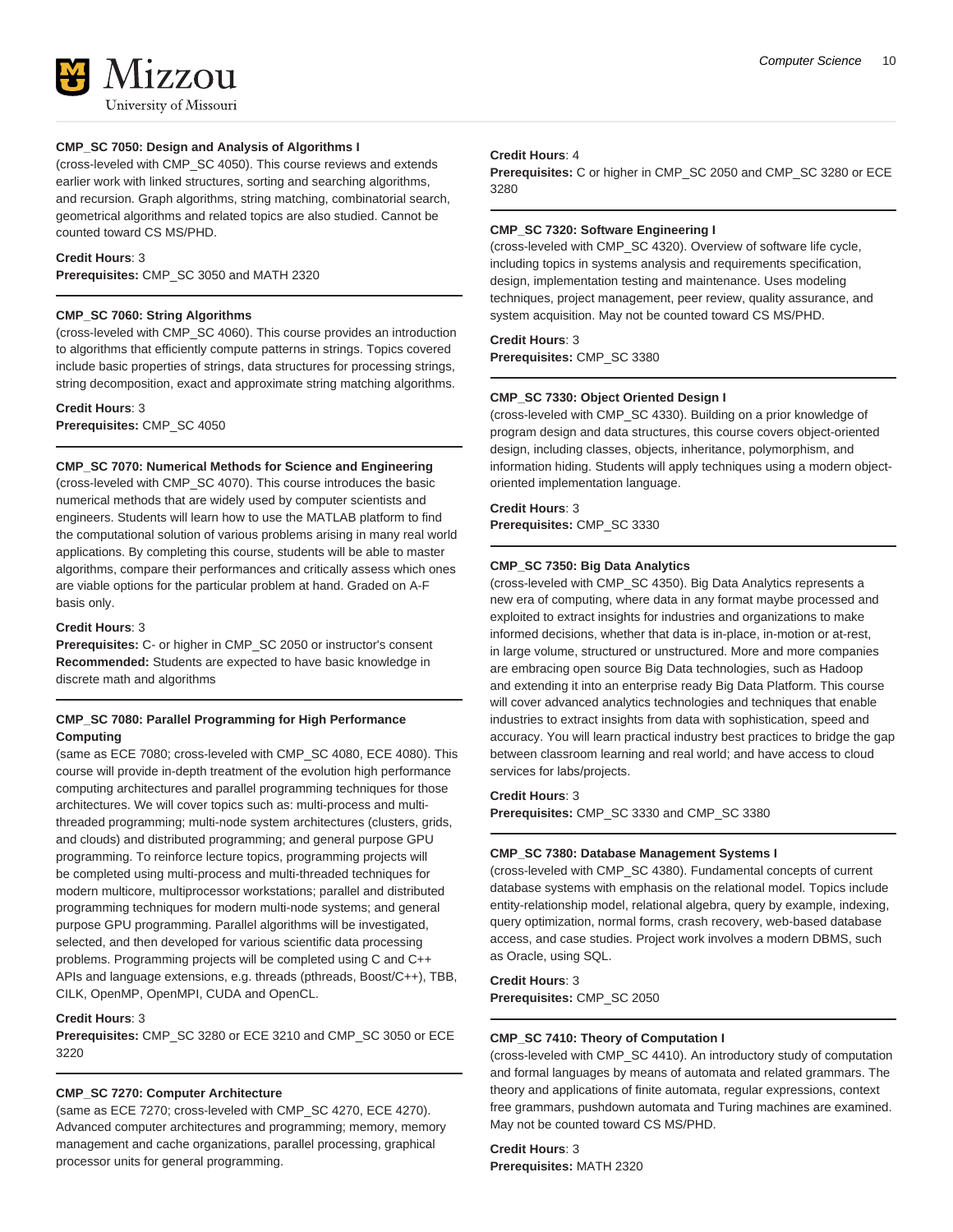

#### **CMP\_SC 7420: Software Security**

(cross-leveled with CMP\_SC 4420). This course would introduce students to fundamental principles of applied computer security who will learn to identify, detect, and defend against common security vulnerabilities. The goals of this course are: (1) to provide students with a solid background with basic software security concepts, (2) impart knowledge of common soft- ware security vulnerabilities and (3) foster understanding of secure design of software. Graded on A-F basis only.

#### **Credit Hours**: 3

**Prerequisites:** CMP\_SC 3050 and MATH 2320

#### **CMP\_SC 7430: Compilers I**

(cross-leveled with CMP\_SC 4430). Introduction to the translation of programming languages by means of interpreters and compilers. Lexical analysis, syntax specification, parsing, error-recovery, syntaxdirected translation, semantic analysis, symbol tables for blockstructured languages, and run-time storage organization. May not be counted toward CS MS/PHD.

#### **Credit Hours**: 3

**Prerequisites:** MATH 2320 and CMP\_SC 3280 and CMP\_SC 4450

#### **CMP\_SC 7440: Malware Analysis and Defense**

(cross-leveled with CMP\_SC 4440). Malicious software or "malware" is a security threat. This course teaches students to understand the nature and types of viruses and how they are threats; teaches techniques used to prevent, detect, repair and defend against viruses and worms; teaches program binary examination tools to detect malicious code; and ethical issues surround computer security violations.

#### **Credit Hours**: 3

**Prerequisites:** CMP\_SC 3280, ECE 3210 or equivalent

#### **CMP\_SC 7450: Principles of Programming Languages**

(cross-leveled with CMP\_SC 4450). An introduction to the structure, design and implementation of programming languages. Topics include syntax, semantics, data types, control structures, parameter passing, run-time structures, and functional and logic programming. May not be counted toward CS MS/PHD.

**Credit Hours**: 3 **Prerequisites:** CMP\_SC 2050

#### **CMP\_SC 7460: Introduction to Cryptography**

(cross-leveled with CMP\_SC 4460). Cryptography is an important technique used to achieve security goals in an untrusted and (possibly) adversarial environment. The goals of this course are: (1) to provide students with a solid back- ground with basic cryptographic techniques and their applications, (2) impart knowledge of standard cryptographic algorithms and (3) foster understanding of the correct use of cryptographic techniques.

#### **Credit Hours**: 3

**Prerequisites:** CMP\_SC 3050 and MATH 2320

#### **CMP\_SC 7520: Operating Systems I**

(cross-leveled with CMP\_SC 4520). Basic concepts, theories and implementation of modern operating systems including process and memory management, synchronization, CPU and disk scheduling, file systems, I/O systems, security and protection, and distributed operating systems. Cannot be counted toward CS MS/PHD.

#### **Credit Hours**: 3

**Prerequisites:** C or higher in CMP\_SC 3050, CMP\_SC 3280 and MATH 1700

#### **CMP\_SC 7530: Cloud Computing**

(cross-leveled with CMP\_SC 4530). This course covers principles that integrate computing theories and information technologies with the design, programming and application of distributed systems. The course topics will familiarize students with distributed system models and enabling technologies; virtual machines and virtualization of clusters, networks and data centers; cloud platform architecture with security over virtualized data centers; service- oriented architectures for distributed computing; and cloud programming and software environments. Additionally, students will learn how to conduct some parallel and distributed programming and performance evaluation experiments on applications within available cloud platforms. Finally we will survey research literature and latest technology trends that are shaping the future of high performance, distributed and cloud computing.

#### **Credit Hours**: 3

**Prerequisites:** CMP\_SC 3330 or instructor's consent

#### **CMP\_SC 7540: Neural Models and Machine Learning**

(same as ECE 7540, BIOL\_EN 7540; cross-leveled with ECE 4540). The projects-based course has three inter-linked components: (I) math models of neurons and neural networks, (II) machine learning in neuroscience, after a brief introduction to python and (III) software automation and cyberinfrastructure to support neuroscience. Extensive projects focusing on software automation and machine learning components, with brief in-class presentations. Graded on A-F basis only.

#### **Credit Hours**: 3

**Prerequisites:** MATH 1500 or consent of instructor **Recommended:** Introductory software programming, and introductory cell biology or consent of instructor

#### **CMP\_SC 7550: Cyber Defense**

(cross-leveled with CMP\_SC 4550). Familiarize students with intrusion detection systems; application and network attacks; security architectures; design principles; compliance standards; risk assessment and management; policy management; authentication and access control; and moving target defense. The course also will provide handson skills to apply cyber defense at the application and network levels. Course students will conduct experiments on the "Mizzou Cyber Range" relating to attack detection, resource adaptation as well as human/ behavioral aspects. Finally, students will collaboratively survey research literature, real-world case studies and latest trends in data science, artificial intelligence, and human-centered design that are shaping nextgeneration cyber defense services in enterprise systems and critical infrastructures. Graded on A-F basis only.

#### **Credit Hours**: 3

**Prerequisites:** CMP\_SC 3330

#### **CMP\_SC 7590: Computational Neuroscience**

(same as BIOL\_EN 7590, BIO\_SC 7590, ECE 7590; cross-leveled with BIO\_SC 4590). Interdisciplinary course in biology and quantitative sciences with laboratory and modeling components. Explores basic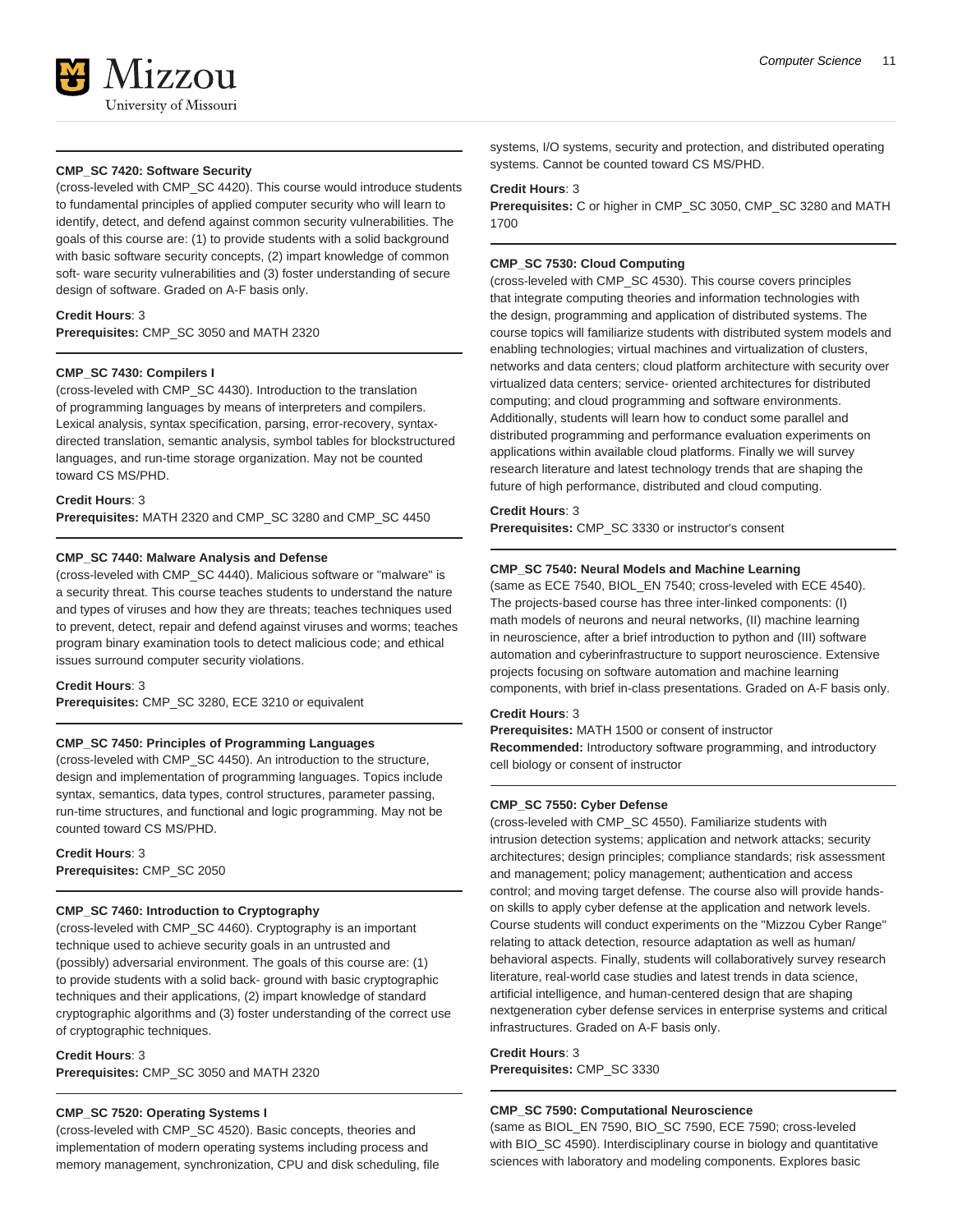computational and neurobiological concepts at the cellular and network level. Introduction to neuronal processing and experimental methods in neurobiology; modeling of neurons and neuron-networks. Graded on A-F basis only.

#### **Credit Hours**: 4

**Prerequisites:** MATH 1500 or equivalent

#### **CMP\_SC 7610: Computer Graphics I**

(cross-leveled with CMP\_SC 4610). Basic concepts and techniques of interactive computer graphics including hardware, software, data structures, mathematical manipulation of graphical objects, the user interface, and fundamental implementation algorithms.

#### **Credit Hours**: 3

**Prerequisites:** CMP\_SC 3050 and either MATH 1500 or MATH 1300 and MATH 1400

#### **CMP\_SC 7620: Physically Based Modeling and Animation**

(cross-leveled with CMP\_SC 4620). Introduces fundamental algorithms and techniques including interpolation, quaternions, rigid body dynamics, kinematics, particle systems, free form and dynamic deformations, spring and damper systems and computational natural phenomena simulation.

#### **Credit Hours**: 3

**Prerequisites:** CMP\_SC 4610 or CMP\_SC 7610

**Recommended:** Good knowledge of C or C++ programming, no physics background necessary

#### **CMP\_SC 7650: Digital Image Processing**

(same as ECE 7655; cross-leveled with CMP\_SC 4650, ECE 4655). Fundamentals of digital image processing hardware and software including digital image acquisition, image display, image enhancement, image transforms and segmentation.

#### **Credit Hours**: 3

**Prerequisites:** CMP\_SC 2050, STAT 7710 or instructor's consent

#### **CMP\_SC 7670: Digital Image Compression**

(same as ECE 7675; cross-leveled with CMP\_SC 4670, ECE 4675). Covers digital image formation, information theory concepts, and fundamental lossless and lossy image compression techniques including bit plane encoding, predictive coding, transform coding, block truncation coding, vector quantization, subband coding and hierarchical coding.

**Credit Hours**: 3 **Prerequisites:** CMP\_SC 2050

#### **CMP\_SC 7720: Introduction to Machine Learning and Pattern Recognition**

(same as ECE 7720; cross-leveled with CMP\_SC 4720, ECE 4720). This course provides foundation knowledge and methods in machine learning and pattern recognition that address the problem of programming computers to optimize performance by learning from example data or expert knowledge. Graded on A-F basis only.

#### **Credit Hours**: 3

**Prerequisites:** CMP\_SC 2050 and STAT 4710 or instructor's consent

#### **CMP\_SC 7730: Building Intelligent Robots**

(same as ECE 7340; cross-leveled with CMP\_SC 4730, ECE 4730). Covers the design and development of intelligent machines, emphasizing topics related to sensor-based control of mobile robots. Includes mechanics and motor control, sensor characterization, reactive behaviors and control architectures. Prerequisites: programing experience in one of the following programming languages: Basic, C, C++, or Java.

**Credit Hours**: 4

#### **CMP\_SC 7740: Interdisciplinary Introduction to Natural Language Processing**

(same as LINGST 7740; cross-leveled with CMP\_SC 4740; LINGST 4740). The goal of this course is to enable students to develop substantive NLP applications. Focus on current structural and statistical techniques for the parsing and interpretation of text.

#### **Credit Hours**: 3

#### **CMP\_SC 7750: Artificial Intelligence I**

(cross-leveled with CMP\_SC 4750).This course is intended to be a general introduction to the field of Artificial Intelligence (AI). It will provide exposure to a range of core AI topics including intelligent agent, problem solving by search and game playing, constraint satisfaction problems, propositional and first-order logic, probability in AI, and machine learning. The topics covered in this course are closely related to the common core of Computing & Information education -- about C&I know-how and the ways of thinking and problem solving that characterize C&I community: a system view to the world, a focus on mathematical and computational representation of systems, information representation and transformation, and so forth.

**Credit Hours**: 3 **Prerequisites:** CMP\_SC 3050

#### **CMP\_SC 7770: Introduction to Computational Intelligence**

(same as ECE 7870; cross-leveled with CMP\_SC 4770, ECE 4870). Introduction to the concepts, models and algorithms for the development of intelligent systems from the standpoint of the computational paradigms of neural networks, fuzzy set theory and fuzzy logic, evolutionary computation and swarm optimization.

#### **Credit Hours**: 3

#### **CMP\_SC 7830: Web Application Development II**

(cross-leveled with CMP\_SC 4830). This course will study science and engineering of the world-wide web, languages, protocols, services, and tools that enable the web. Topics such as virtual machines, model-viewcontroller, data interchange formats, data analytics, web services and APIs, templates, authentication, security, scalability, protocols, and version-control are also challenged. Emphasis will be placed on cloud services and technologies.

#### **Credit Hours**: 3

**Prerequisites:** C- or higher in CMP\_SC 3330 or INFOTC 3330. C- higher in CMP\_SC 2830 or INFOTC 2830

#### **CMP\_SC 7850: Computer Networks I**

(cross-leveled with CMP\_SC 4850). Introduction to concepts and terminology of data communications and computer networking. Basic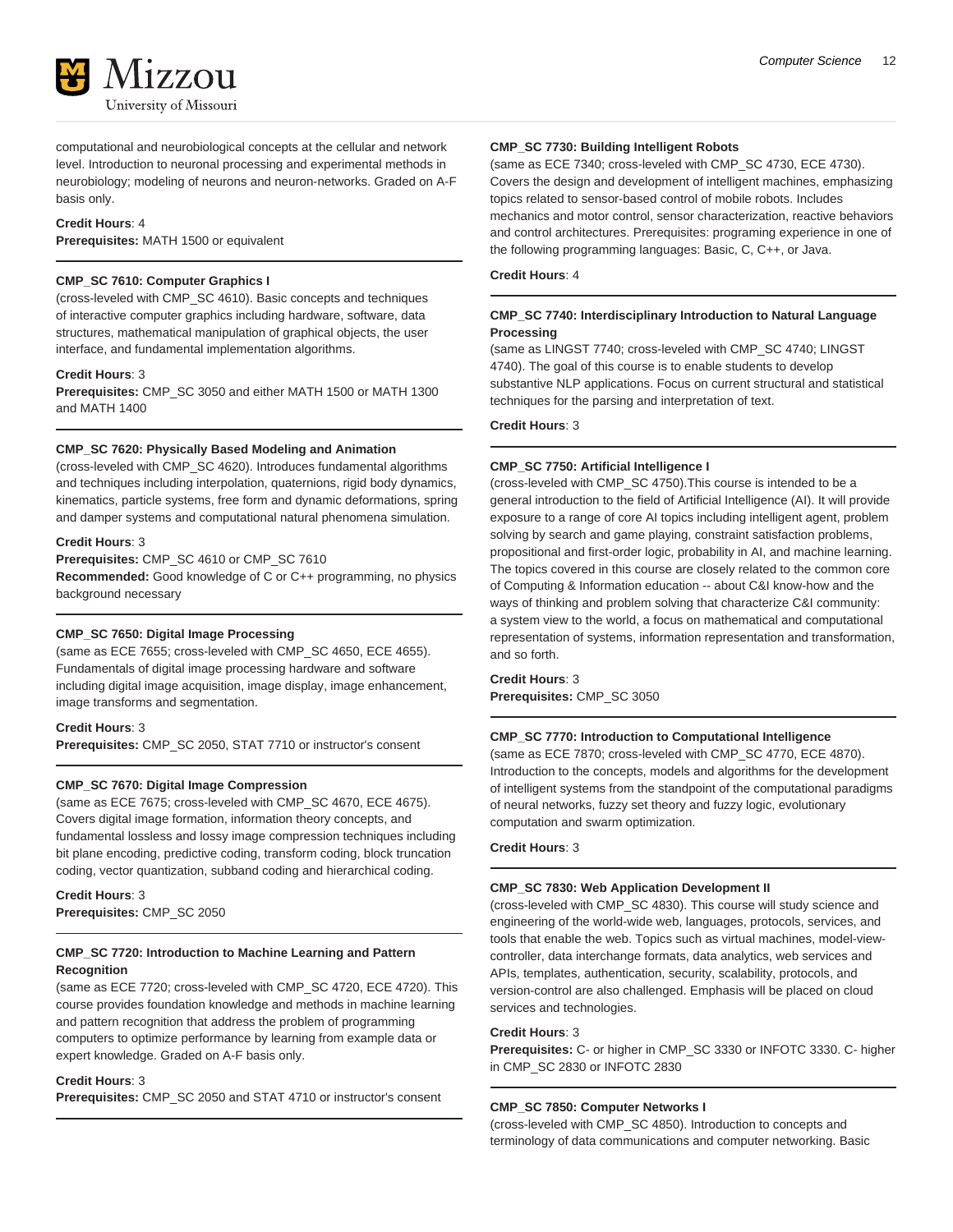

protocols and standards, applications of networking, routing algorithms, congestion avoidance, long-haul and local networks.

#### **Credit Hours**: 3

**Prerequisites:** CMP\_SC 2270 or ECE 2210 and MATH 2320

#### **CMP\_SC 7910: Digital Forensics**

(same as INFOTC 7910; cross-leveled with CMP\_SC 4910, INFOTC 4910). This course introduces an overview of basic Digital Forensics procedures and techniques to enable students to perform a digital investigation of physical storage media and volume analysis, including preservation, analysis and acquisition of artifacts that reside in hard disk and random access memory, for Linux and MS Windows systems. Graded on A-F basis only.

#### **Credit Hours**: 3

**Prerequisites:** INFOTC 3530 or CMP\_SC 3530 or Instructor consent

#### **CMP\_SC 8001: Advanced Topics in Computer Science**

Topic may vary from semester to semester. May be repeated upon consent of department.

#### **Credit Hours**: 3

**Prerequisites:** varies by topic

#### **CMP\_SC 8050: Design and Analysis of Algorithms II**

Techniques for the design and analysis of correct, efficient algorithms. Topics include graph, geometric, and algebraic/ numeric algorithms, NPcompleteness, and parallel algorithms.

#### **Credit Hours**: 3

**Prerequisites:** CMP\_SC 4050

#### **CMP\_SC 8060: Survey of Advanced Algorithm Techniques**

This class provides a survey of important algorithmic techniques, some of which are emerging right now, and show that they are much easier to understand than they first appear. The class will create a renewed appreciation for what makes Computer Science such a fun/interesting discipline.

**Credit Hours**: 3 **Prerequisites:** CMP\_SC 4050

#### **CMP\_SC 8085: Problems in Computer Science**

Independent study project work with a professor in computer science.

**Credit Hour**: 1-4 **Prerequisites:** instructor consent

#### **CMP\_SC 8130: Computational Genomics**

(same as INFOINST 8310). This course introduces computational concepts and methods of genomics to students. The course covers genome structure, database, sequencing, assembly, annotation, gene and RNA finding, motif and repeats identification, single nucleotide polymorphism, and epigenomics. Graded on A-F basis only.

#### **Credit Hours**: 3

**Prerequisites:** INFOINST 7010 or CMP\_SC 7010

#### **CMP\_SC 8150: Integrative Methods in Bioinformatics**

(same as INFOINST 8150), Introduces the most popular experimental methods from the point of view of the information sources that can be used. Students will use data obtained directly from biological experiments and learn how to suggest new experiments to improve results. Graded on A-F basis only.

#### **Credit Hours**: 3

**Prerequisites:** INFOINST 7010 or CMP\_SC 7010

#### **CMP\_SC 8160: Content Management in Biomedical Informatics**

(same as INFOINST 8860). This course introduces theory and techniques for content extraction, indexing, and retrieval of biomedical media databases. Topics include biomedical media databases, feature extraction methods, advanced database indexing structures, query methods, and result visualization. Graded on A-F basis only.

#### **Credit Hours**: 3

**Prerequisites:** CMP\_SC 7380, INFOINST 7010

#### **CMP\_SC 8170: Computational Modeling of Molecular Structures**

This course uses a problem solving paradigm to investigate common principles, data structures, algorithms, challenges, and solutions in computationally modeling (constructing) 3D structures of proteins, RNAs, chromosomes, and genomes.

#### **Credit Hours**: 3 **Prerequisites:** CMP\_SC 7010

#### **CMP\_SC 8180: Machine Learning Methods for Biomedical Informatics**

(same as INFOINST 8880). Teaches statistical machine learning methods and applications in biomedical informatics. Covers theories of advanced statistical machine learning methods and how to develop machine learning methods to solve biomedical problems. Graded on A-F basis only.

#### **Credit Hours**: 3

**Prerequisites:** CMP\_SC 7050 and INFOINST 7010 or CMP\_SC 7010 or INFOINST 8005

#### **CMP\_SC 8190: Computational Systems Biology**

(same as INFOINST 8390). This course covers current theories and methods in the modeling and analysis of high-throughput experiments such as microarrays, proteomics, and metabolomics. Topics include the inference of causal relations from experimental data and reverse engineering of cellular systems. Graded on A-F basis only.

**Credit Hours**: 3

**Prerequisites:** INFOINST 7010 or CMP\_SC 7010; INFOINST 8010

#### **CMP\_SC 8370: Data Mining and Knowledge Discovery**

Course topics include an introduction to fundamental concepts, data mining techniques from machine learning and pattern recognition areas, association rules, web mining, spatial mining, temporal mining, multimedia/multimodal database mining, and database mining, and geospatial information mining.

**Credit Hours**: 3 **Prerequisites:** CMP\_SC 7380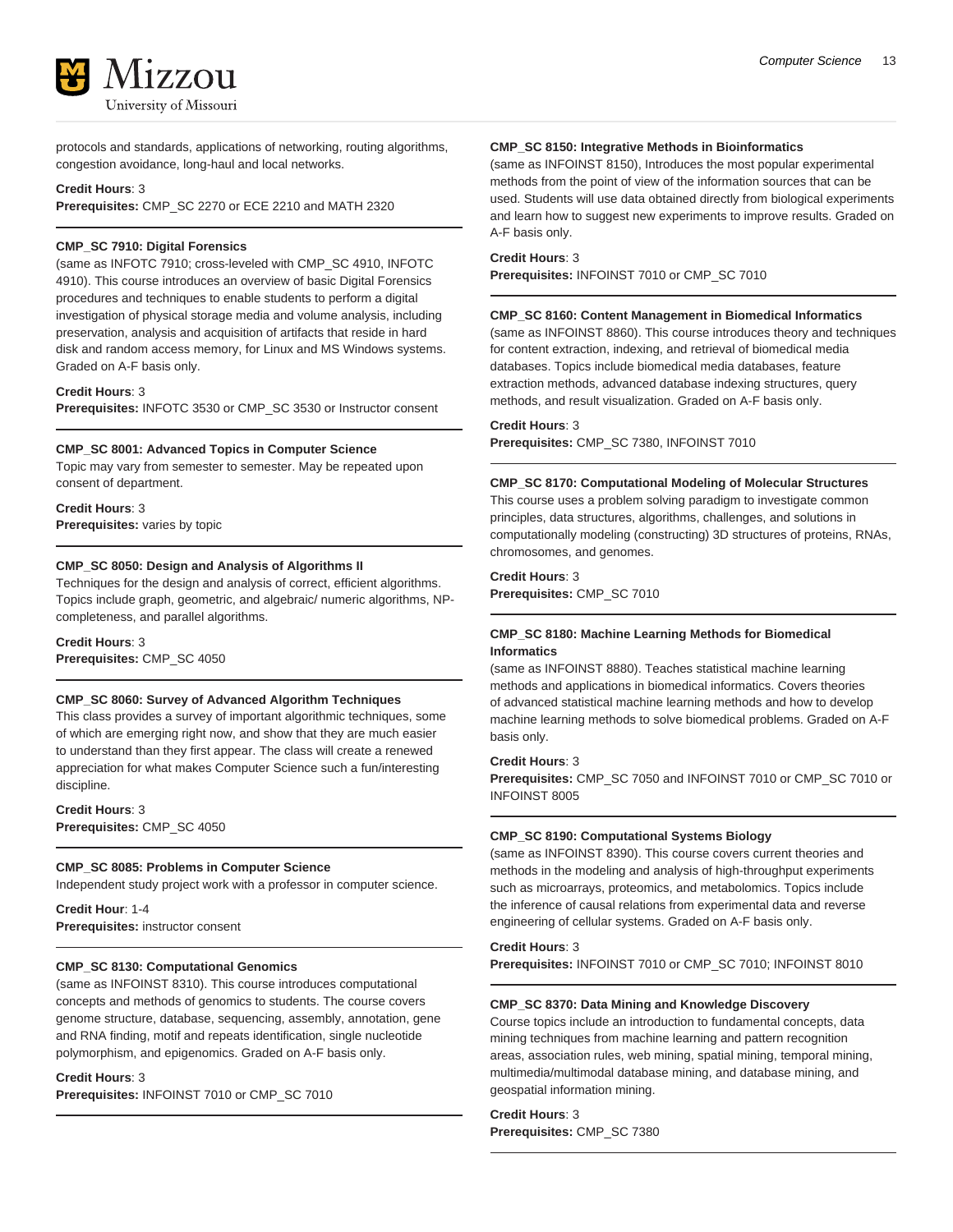

#### **CMP\_SC 8440: Information Security: A Language-Based Approach**

This course focuses on language-based techniques for information flow security. Students will gain a solid background in information security, be encouraged to do further research and be exposed to important/ promising trends in state-of-the-art computer security.

#### **Credit Hours**: 3

**Prerequisites:** CMP\_SC 4450 or CMP\_SC 7450

#### **CMP\_SC 8450: Formal Engineering Methods for Software and Security**

Designing scalable exhaustive methods to ensure reliability of computer systems is an important challenge in computer science as even simple errors can have serious socio-economic-political consequences. This challenge is the focus of the field of automated verification techniques which draws techniques from complexity theory, automata theory, programming languages and logic, and provides tools to ensure that the computer systems are reliable. Computer-assisted techniques for verifying hardware implementations are regularly employed in the industry, and are also being increasingly adopted in the software industry as the costs of software bugs and security flaws escalate. The goals of this course are: (1) to provide students with a solid back- ground in the fundamental techniques used in this field, (2) to encourage further research in software and security verification, and (3) to introduce students to important upcoming trends in verifying security protocols. The students will get theoretical background as well as learn to use some standard tools in this field. Students will also explore topics of particular interest to them through the performance of a significant semester project.

#### **Credit Hours**: 3

**Prerequisites:** CMP\_SC 4450 or CMP\_SC 7450 or CMP\_SC 4430 or CMP\_SC 7430 or instructor's consent. A reasonable level of mathematical maturity and significant programming experience is expected

#### **CMP\_SC 8460: Cryptographic Protocols and Formal Proofs**

Cryptographic techniques are widely deployed to secure electronic commerce, electronic voting, contract-signing and many other applications. They aim to achieve security goals such as confidentiality, data integrity, data privacy, entity authentication, and non-repudiation. Despite their widespread use, their design is error-prone. This happens as a result of the complexity of the cryptographic primitives, the inherent asymmetry of Internet and malicious behavior. Thus, there is a need for rigorous formal verification of their correctness. This need has resulted in the development of several automated tools that verify the correctness of cryptographic protocols. This course aims to introduce the methods and techniques underlying these tools. The goals of this course are: (1) to provide students with a solid back- ground in the fundamental techniques used in this field, (2) to encourage further research in cryptographic protocol verification, and (3) to intro- duce students to important upcoming trends in verifying security protocols. The students will get theoretical background as well as learn to use some standard tools in this field. Students will also explore topics of particular interest to them through the performance of a significant semester project. Graded on A-F basis only.

#### **Credit Hours**: 3

#### **CMP\_SC 8530: Cloud Computing II**

This course covers advanced principles of distributed system models and enabling technologies relating to cloud computing; latest advances in management and security of virtual machines and virtualization of clusters, networks, and data centers will be studied; additionally, students will survey research literature and perform cloud programming as well as performance evaluation experiments on applications within available cloud platforms. Students will learn project-based: problem solving, collaborative programming, technical writing and presentation skills. Graded on A-F basis only.

#### **Credit Hours**: 3

**Prerequisites:** CMP\_SC 4530 or CMP\_SC 7530 or instructor's consent

#### **CMP\_SC 8570: Neural Dynamics and Communication**

(same as ECE 8570). Properties of nerve cells including membrane potential, action potential, ion channel dynamics, GHK equation, dynamical properties of excitable membranes, neuronal communication and plasticity. Entrainment, synchronization and oscillations in neuronal networks, and their functional significance. Graded on A-F basis only.

#### **Credit Hours**: 3

**Prerequisites:** ECE 4590/CMP\_SC 4590 or consent of instructor

#### **CMP\_SC 8580: Machine Learning in Neuroscience**

(same as ECE 8580). Basics of neuronal and network dynamics including spikes and communication between regions, including via competing hypotheses. Machine learning fundamentals including linear, logistic and artificial neural network mappings. Integration of data-driven and theory-driven models, with emphasis on insights into neuroscience via XAI approaches. Software automation in neuroscience including python notebooks and cyberinfrastructure tools for interacting with software repositories and HPC resources. Graded on A-F basis only.

#### **Credit Hours**: 3

**Prerequisites:** ECE 4590/CMP\_SC 4590 or consent of instructor

#### **CMP\_SC 8610: Computer Graphics II**

Further study of computer graphics, focused on 3-D graphics, transformations, geometric and surface modeling, color models, visible surface determination, lighting and shading, standard graphics software (Phigs/OpenGL). Selected current topics in graphics such as visualization, animation and realism.

#### **Credit Hours**: 3 **Prerequisites:** CMP\_SC 7610

#### **CMP\_SC 8620: Physically Based Modeling and Animation II**

This course introduces students to physical based modeling and animation methodology for computer graphics and related fields such as computer vision, visualization, biomedical imaging and virtual reality. We will explore current research issues and will cover associated computational methods for simulating various visually interesting physical phenomena. This course should be appropriate for graduate students in all areas as well as advanced undergraduate students.

#### **Credit Hours**: 3

**Prerequisites:** CMP\_SC 4610 or CMP\_SC 7610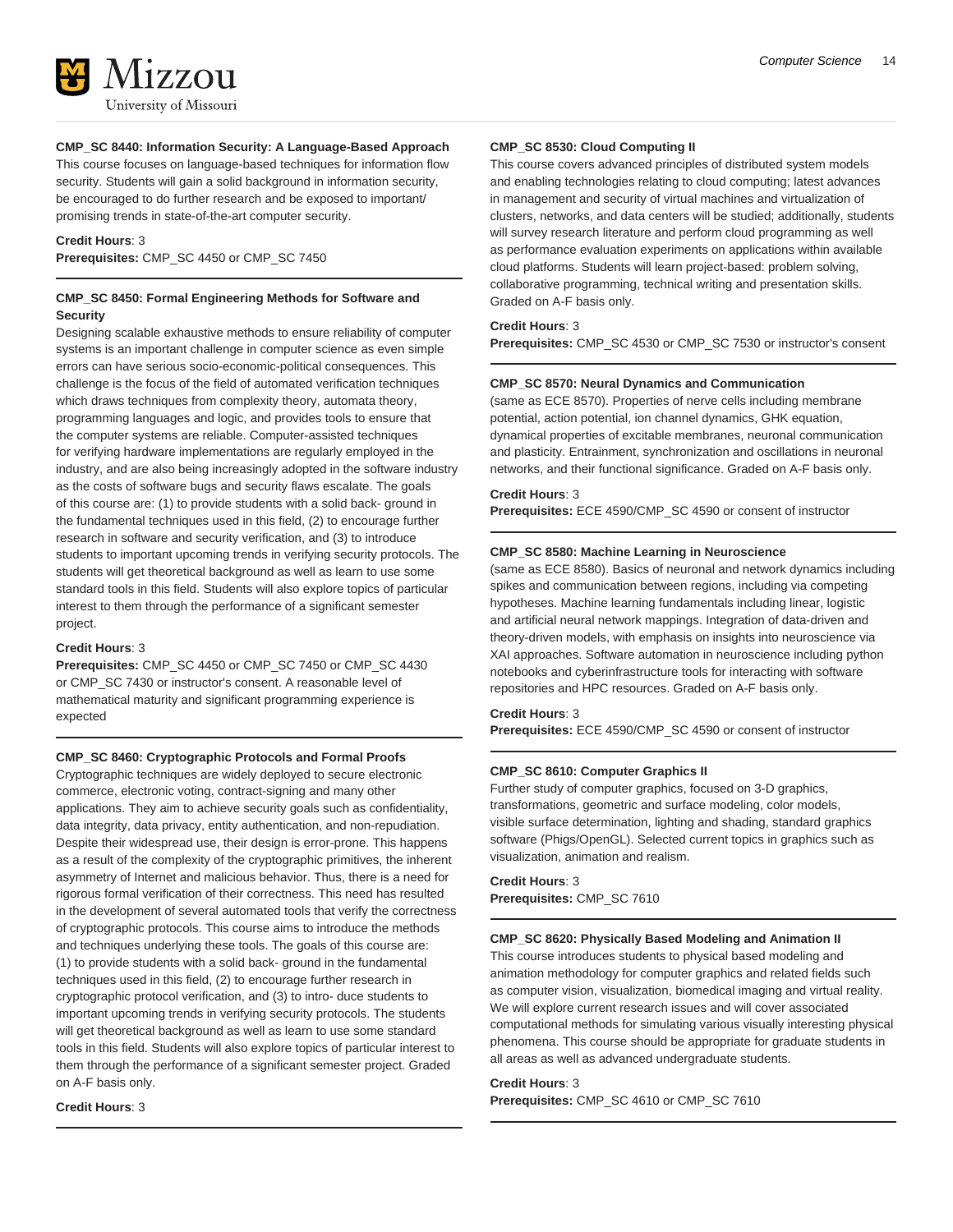

**CMP\_SC 8630: Data Visualization** Data visualization broadly covers transforming multidimensional and timevarying datasets to dynamic visual representations and encodings that facilitate exploratory data mining, knowledge discovery, improved understanding, summarization, structural modeling, collaboration and decision making using interactive methods.

#### **Credit Hours**: 3

**Prerequisites:** CMP\_SC 4610 or CMP\_SC 7610 or instructor's consent

#### **CMP\_SC 8650: Advanced Image Processing**

(same as ECE 8855). This course covers advanced topics in image understanding including multispectral multimodal imaging, motion estimation, texture analysis, geometric level set methods.

#### **Credit Hours**: 3

**Prerequisites:** CMP\_SC 4650 or CMP\_SC 7650 or instructor's consent

#### **CMP\_SC 8660: Multimedia Security**

This course offers a comprehensive coverage of the theoretical foundation of multimedia security technologies, including encryption, authentication, digital watermarking, key management, copy control, fingerprinting/tracing, digital media forensics, and biometrics, provides an in-depth study of the state-of-the-art digital rights management systems and the underlying security technologies. Graded on A-F basis only.

#### **Credit Hours**: 3

**Prerequisites:** CMP\_SC 4670 or CMP\_SC 4650; instructor's consent

#### **CMP\_SC 8675: Biomedical Image Processing**

(same as ECE 8675). This course introduces students to the fundamentals of biomedical image processing and analysis with an emphasis on cellular and tissue microscopy along with anatomical imaging. The course will cover image and video processing techniques and pipelines for image enhancement, restoration, registration, detection, segmentation, classification, and motion analysis that are tailored for biomedical image informatics. This course will provide a rich exposure to a broad range of imaging datasets from the molecular to the anatomical; and train students to implement algorithms for moderately complex tasks in biomedical image analysis. This course is suitable for graduate students in all fields of engineering and science who are interested in understanding and implementing biomedical and biological image analytics and are seeking pointers to the broad literature in the field.

#### **Credit Hours**: 3

**Prerequisites:** CMP\_SC 4650 or CMP\_SC 7650, ECE 4655 or ECE 7655 or instructor's consent

#### **CMP\_SC 8680: 3-D Computer Vision**

This course introduces students to a central problem in computer vision how to recover 3-D structure and motion from a collection of 2-D images, using techniques drawn mainly from linear algebra and matrix theory. The main focus is on developing a unified framework for studying the geometry of multiple images of a 3-D scene and reconstructing geometric models from those images. The course also covers relevant aspects of image formation, basic image processing, and feature extraction.

#### **Credit Hours**: 3

**Prerequisites:** CMP\_SC 4650 or CMP\_SC 7650 **Recommended:** Good knowledge of C or C++ programming, linear algebra and data structures

#### **CMP\_SC 8690: Computer Vision**

(same as ECE 8690). This course introduces students to the fundamental problems of computer vision, the main concepts and the techniques used to solve such problems. It will enable graduate and advanced undergraduate students to solve complex problems and make sense of the literature in the area. Graded on A-F basis only.

#### **Credit Hours**: 3

**Prerequisites:** ECE 4655 or ECE 7655 or CMP\_SC 4650 or CMP\_SC 7650 or instructor's consent

#### **CMP\_SC 8725: Supervised Learning**

(same as ECE 8725). This course introduces the theories and applications of advanced supervised machine learning methods. It covers hidden Markov model and expectation maximization (EM) algorithms, probabilistic graphical models, non-linear support vector machine and kernel methods. The course emphasizes both the theoretical underpinnings of the advanced supervised learning methods and their applications in the real world. Graded on A-F basis only.

#### **Credit Hours**: 3

**Prerequisites:** CMP\_SC 4720 or CMP\_SC 7720 or ECE 4720 or ECE 7720 or instructor's consent

#### **CMP\_SC 8735: Unsupervised Learning**

(same as ECE 8735). Theoretical and practical aspects of unsupervised learning including topics of expectation maximization (EM), mixture decomposition, clustering algorithms, cluster visualization, and cluster validity. Graded on A-F basis only.

#### **Credit Hours**: 3

**Prerequisites:** CMP\_SC 4720 or CMP\_SC 7720 or ECE 4720 or ECE 7720 or instructor's consent

#### **CMP\_SC 8740: Advanced Natural Language Processing**

What do Google, the New York Times, Facebook, Cerner, and other big companies know that you don't? Natural language processing. This course considers open and compelling problems in contemporary research in the processing and analysis of text, focusing on both the underlying theory and its practical application. The goal is to help students understand the nature of these problems, the current approaches to them, the strengths and weaknesses of those approaches, and other possible ways forward.

#### **Credit Hours**: 3

**Prerequisites:** CMP\_SC 4740 or CMP\_SC 7740 **Recommended:** CMP\_SC 2050; students should be facile in programming at least one high-level language. Good knowledge of univariate, parametric statistics

#### **CMP\_SC 8750: Artificial Intelligence II**

Further discussion of theories and techniques of artificial intelligence. Investigating state-of-the-art systems with capabilities to perceive, reason, learn and react intelligently to their environment.

#### **Credit Hours**: 3

**Prerequisites:** CMP\_SC 4750 or CMP\_SC 7750 or instructor's consent